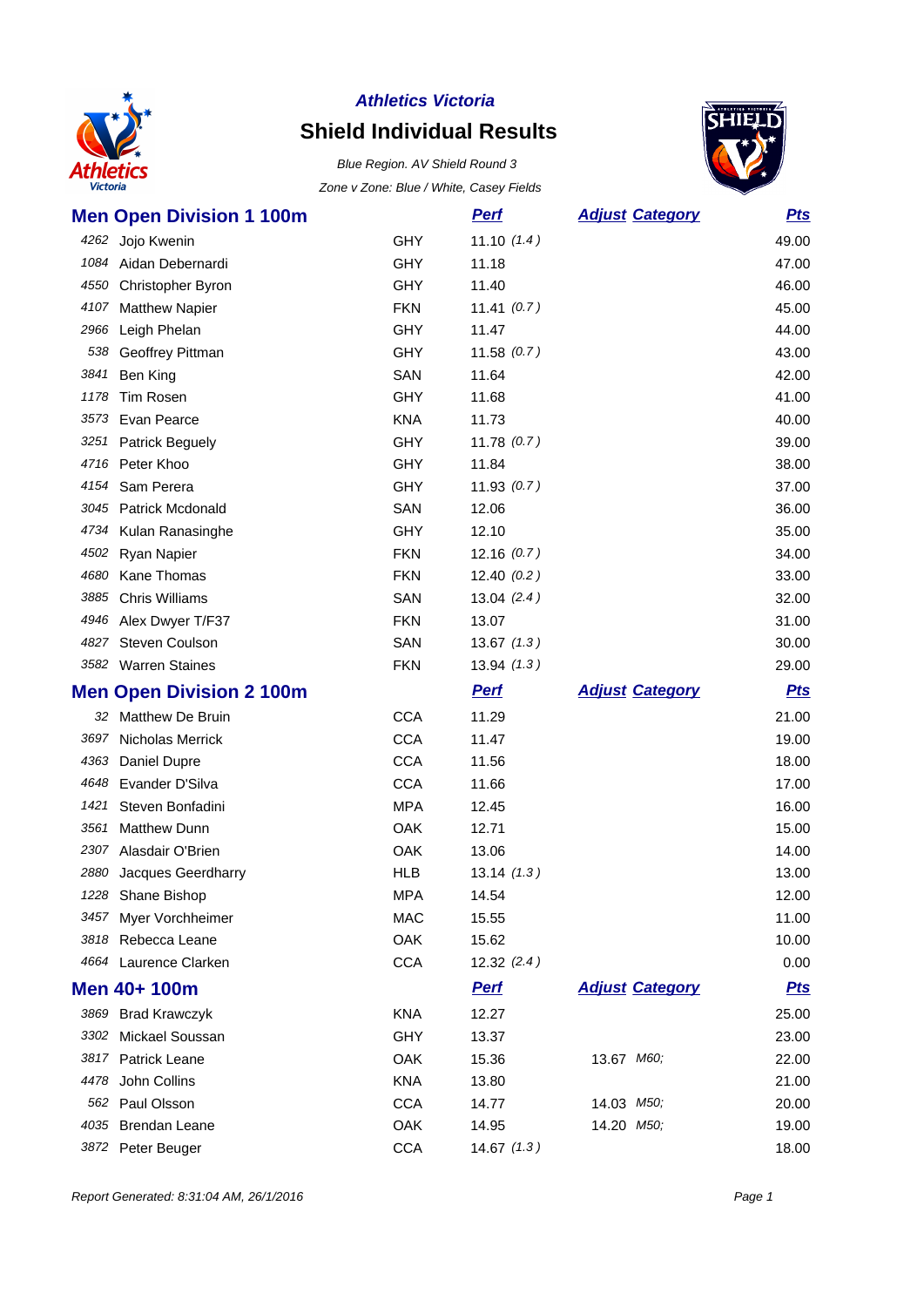

# **Shield Individual Results**



|      |                            | Zune v Zune. Diue / Winte, Casey Fleius |               |                         |            |
|------|----------------------------|-----------------------------------------|---------------|-------------------------|------------|
|      | 3540 Andrew Crawley        | GHY                                     | 15.82         | 15.02 <i>M50</i> ;      | 17.00      |
|      | 3165 Filip Likar           | <b>OAK</b>                              | 15.10         |                         | 16.00      |
| 4719 | Mark Jouvelet              | <b>CCA</b>                              | 15.19         |                         | 15.00      |
| 2010 | Jeffrey Wright             | <b>KNA</b>                              | 16.06         | 15.25 M50;              | 14.00      |
| 4987 | Paul Snow                  | <b>MPA</b>                              | 16.56         | 15.73 M50;              | 13.00      |
| 4540 | Mark O'Mahony              | <b>KNA</b>                              | 15.99         |                         | 12.00      |
| 1953 | George Dyer                | <b>KNA</b>                              | 17.09         | 16.23 M <sub>50</sub> ; | 11.00      |
| 1262 | Mark Cauchi                | <b>OAK</b>                              | 17.20         | 16.34 M <sub>50</sub> ; | 10.00      |
|      | 1118 Adrian Lyness         | <b>CCA</b>                              | 16.54(2.0)    |                         | 9.00       |
|      | 4483 Noel Fairburn         | <b>KNA</b>                              | 18.42(1.3)    | 17.49 M50;              | 8.00       |
|      | <b>Men U20 100m</b>        |                                         | <b>Perf</b>   | <b>Adjust Category</b>  | <b>Pts</b> |
|      | 3028 Josh Linford          | SAN                                     | 11.85(2.4)    |                         | 17.00      |
|      | 4272 Ayrton Giarrocco      | <b>MEN</b>                              | 11.86(1.9)    |                         | 15.00      |
|      | 4505 Troy Bateman          | <b>MEN</b>                              | 11.90 $(2.8)$ |                         | 14.00      |
| 4098 | <b>Blake Anderson</b>      | <b>MEN</b>                              | 11.97(2.8)    |                         | 13.00      |
|      | 3335 Laurence Welford      | <b>MEN</b>                              | 12.68(1.3)    |                         | 12.00      |
|      | 3804 Sebastian Zammit      | <b>GHY</b>                              | 13.06(2.5)    |                         | 11.00      |
|      | <b>Men U18 100m</b>        |                                         | <b>Perf</b>   | <b>Adjust Category</b>  | <b>Pts</b> |
|      | 139 Lawson Power           | <b>FKN</b>                              | 10.88         |                         | 29.00      |
|      | 3190 Jackson Miller-Gage   | <b>FKN</b>                              | 10.96         |                         | 27.00      |
|      | 3943 Denzell Vatansever Ly | <b>CCA</b>                              | 11.19         |                         | 26.00      |
| 2596 | Michael Cann               | <b>FKN</b>                              | 11.23         |                         | 25.00      |
| 1351 | James De Silva             | <b>FKN</b>                              | 11.61(0.7)    |                         | 24.00      |
| 4918 | Jamie Philander            | SAN                                     | 11.79         |                         | 23.00      |
|      | 3017 Tom Tanojevic         | SAN                                     | 11.83         |                         | 22.00      |
| 2705 | Lachlan Herd               | <b>CCA</b>                              | 11.96         |                         | 21.00      |
| 1803 | Dane Johns                 | <b>CCA</b>                              | 11.98(3.2)    |                         | 20.00      |
| 3738 | Jordan Carthew             | <b>CCA</b>                              | 12.06         |                         | 19.00      |
| 4290 | <b>Stuart Cafarella</b>    | SAN                                     | 12.30(2.4)    |                         | 18.00      |
| 4328 | Joshua Grant               | GHY                                     | 12.43(3.2)    |                         | 17.00      |
| 1599 | <b>Reese Walmsley</b>      | <b>KNA</b>                              | 14.07(1.5)    |                         | 16.00      |
| 1802 | <b>Blake Johns</b>         | <b>CCA</b>                              | 14.07(2.0)    |                         | 0.00       |
| 3696 | Benjamin Merrick           | <b>CCA</b>                              | 12.35(2.0)    |                         | 0.00       |
| 3744 | Daniel Vella               | <b>FKN</b>                              | DQ $(2.4)$    |                         | 0.00       |
|      | 4113 Ryan Bolton           | <b>FKN</b>                              | 11.97         |                         | 0.00       |
|      | <b>Men U16 100m</b>        |                                         | <b>Perf</b>   | <b>Adjust Category</b>  | <u>Pts</u> |
|      | 192 Jordan Munyard         | <b>KNA</b>                              | 11.13(1.4)    |                         | 33.00      |
|      | 4650 Lewis Bailey          | <b>FKN</b>                              | 11.42(1.6)    |                         | 31.00      |
|      | 206 Aaron Leferink         | SAN                                     | 11.45(1.9)    |                         | 30.00      |
|      | 3198 Patrick Myles         | MEN                                     | 11.74         |                         | 29.00      |
|      | 4166 Yotam Kimchi          | <b>GHY</b>                              | 11.82(2.8)    |                         | 28.00      |
| 3164 | HAYDEN WOLRATH             | <b>HLB</b>                              | 11.91         |                         | 27.00      |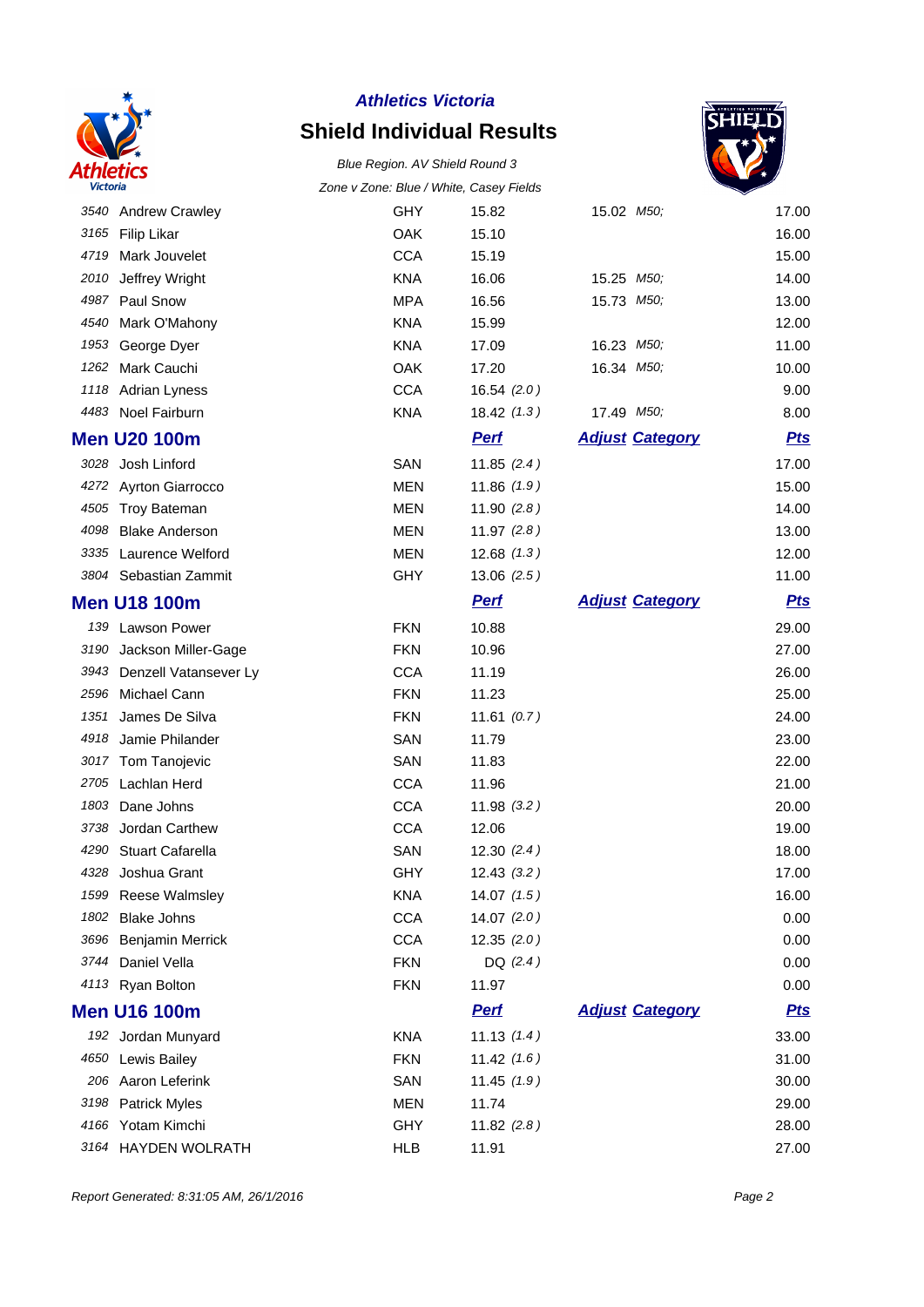

# **Shield Individual Results**

#### Blue Region. AV Shield Round 3 Zone v Zone: Blue / White, Casey Fields



| 191  | Jesse Scholz                      | <b>GHY</b> | 11.92(0.2)     |                        | 26.00      |
|------|-----------------------------------|------------|----------------|------------------------|------------|
| 3281 | Kaine Foster                      | <b>CCA</b> | 11.98(2.8)     |                        | 25.00      |
| 4861 | <b>Gabriel Shaw</b>               | <b>GHY</b> | 12.07          |                        | 24.00      |
| 3603 | <b>Isaac Taylor</b>               | <b>FKN</b> | 12.14(2.4)     |                        | 23.00      |
| 3509 | Declan McBean                     | <b>HLB</b> | 12.33          |                        | 21.50      |
| 3873 | Cameron De Bruin                  | <b>CCA</b> | 12.33(2.8)     |                        | 21.50      |
| 3977 | Lachlan Viney                     | <b>KNA</b> | 12.34(2.5)     |                        | 20.00      |
| 1287 | Joseph Inglis                     | GHY        | 12.40          |                        | 19.00      |
| 4014 | Kareem Nasser                     | <b>CCA</b> | 12.47(0.2)     |                        | 18.00      |
| 3511 | <b>TRISTAN ABBOTT</b>             | <b>CCA</b> | 12.74(2.8)     |                        | 17.00      |
| 3142 | <b>SIFAN BADADA</b>               | <b>HLB</b> | 12.88          |                        | 16.00      |
| 3658 | Seth Sullivan                     | <b>FKN</b> | 13.03(1.8)     |                        | 15.00      |
| 3521 | <b>KOSTA THOMSON</b>              | <b>HLB</b> | 13.08(2.5)     |                        | 14.00      |
| 5005 | max moyano                        | <b>MEN</b> | 13.22(1.3)     |                        | 13.00      |
| 4476 | <b>Bayley Carlin</b>              | <b>KNA</b> | 13.69(2.5)     |                        | 12.00      |
| 1041 | Tom Ryan                          | <b>CCA</b> | 15.53(2.0)     |                        | 0.00       |
| 3163 | Jack Buller                       | <b>HLB</b> | 13.22          |                        | 0.00       |
| 3445 | Thanuja Gunawardena               | <b>CCA</b> | 13.21(3.2)     |                        | 0.00       |
|      | 3455 Lochlan Jouvelet             | <b>CCA</b> | 14.48(3.3)     |                        | 0.00       |
| 3937 | <b>Ben Edwards</b>                | <b>GHY</b> | DQ $(2.8)$     |                        | 0.00       |
| 4907 | Joshua Daniell                    | <b>CCA</b> | 12.88(3.2)     |                        | 0.00       |
|      | 5012 Harrison Shaw                | <b>GHY</b> | 13.78(3.2)     |                        | 0.00       |
|      | <b>Men U14 100m</b>               |            | <b>Perf</b>    | <b>Adjust Category</b> | <u>Pts</u> |
|      | 2943 William Reid                 | <b>FKN</b> | 12.66(2.5)     |                        | 37.00      |
|      | 3814 Tristan Rogers               | <b>FKN</b> | 13.04(2.4)     |                        | 35.00      |
| 4011 | Kusalavan Sivathash               | <b>HLB</b> | 13.51(2.5)     |                        | 34.00      |
| 4826 | Lachlan Coulson                   | SAN        | 13.59(1.3)     |                        | 33.00      |
| 275  | Corey Dickson                     | <b>KNA</b> | 14.53(1.5)     |                        | 32.00      |
|      | 3149 TJ Kareta                    | <b>HLB</b> | 16.08(3.3)     |                        | 31.00      |
|      | <b>Women Open Division 1 100m</b> |            | <b>Perf</b>    | <b>Adjust Category</b> | <b>Pts</b> |
| 3346 | Sherena Mulgrave                  | GHY        | $12.43 (+0.0)$ |                        | 25.00      |
| 3136 | Emma Knight                       | SAN        | $12.65 (+0.0)$ |                        | 23.00      |
| 2928 | <b>Emily McLean</b>               | <b>GHY</b> | 13.08(0.2)     |                        | 22.00      |
| 2762 | Ruby Holten                       | SAN        | $13.34 (+0.0)$ |                        | 21.00      |
| 3340 | Natalie Leontaridis               | <b>GHY</b> | $13.47 (+0.0)$ |                        | 20.00      |
| 3173 | Jennifer King                     | <b>GHY</b> | 13.59(0.4)     |                        | 19.00      |
| 3084 | Megan Grubb                       | SAN        | 13.64          |                        | 18.00      |
| 1309 | Stephanie Whittle                 | SAN        | 13.85          |                        | 17.00      |
| 4322 | Lydia Shortt                      | SAN        | 13.98          |                        | 16.00      |
| 2665 | kirrily BURNETT                   | SAN        | 14.24          |                        | 15.00      |
| 3024 | Georgia Miltiadou                 | SAN        | 14.34          |                        | 14.00      |
| 3711 | Rachel Kuichloch                  | SAN        | 15.25          |                        | 13.00      |
|      | 1475 Anna Ross                    | GHY        | 16.02          |                        | 12.00      |

Report Generated: 8:31:05 AM, 26/1/2016 **Page 3**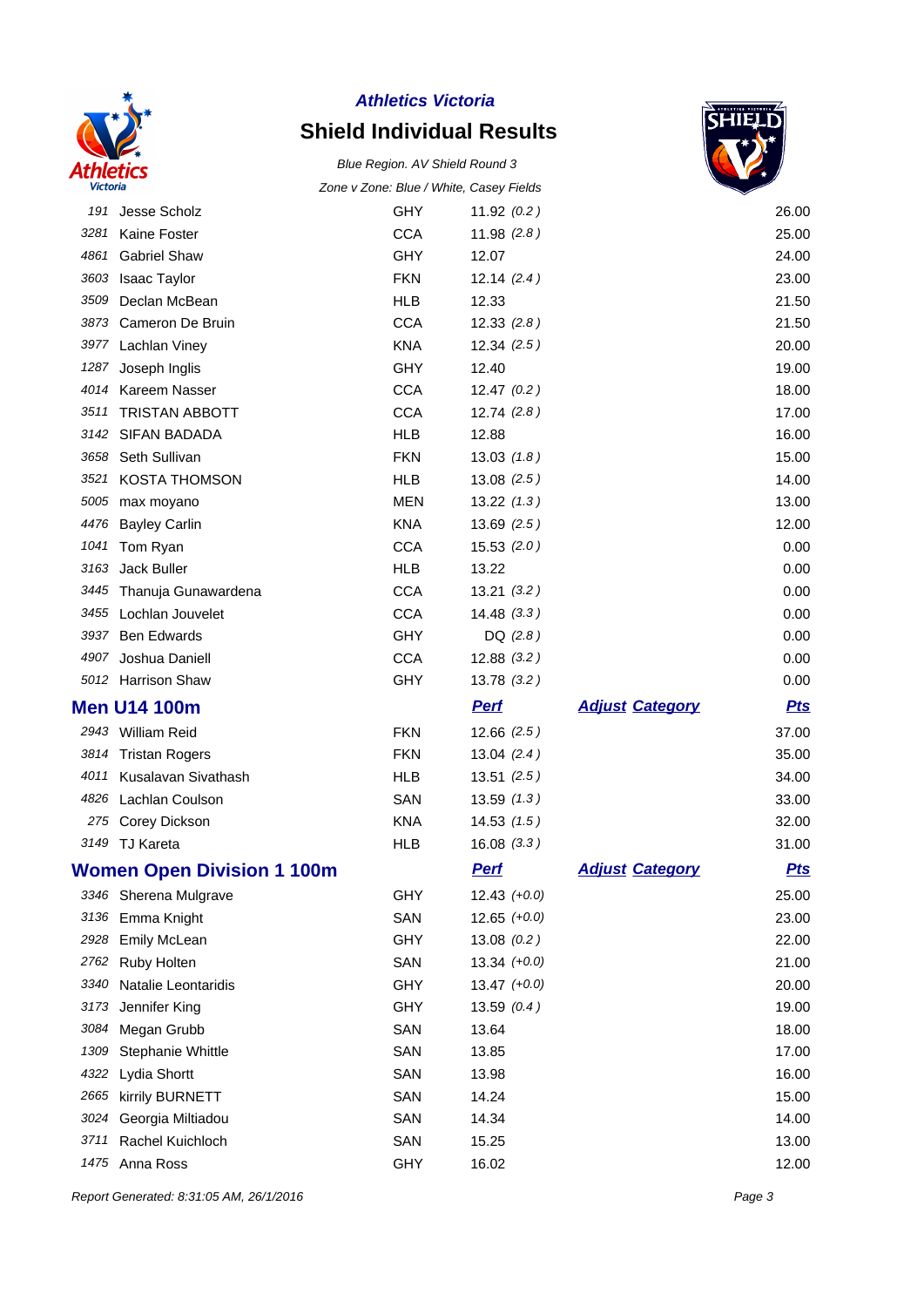

# **Shield Individual Results**

Blue Region. AV Shield Round 3 Zone v Zone: Blue / White, Casey Fields



| <b>Women Open Division 2 100m</b> |            | <u>Perf</u>    | <b>Adjust Category</b> | <b>Pts</b> |
|-----------------------------------|------------|----------------|------------------------|------------|
| 4083 Alona Broome                 | <b>FKN</b> | 13.37(0.8)     |                        | 25.00      |
| <b>Sharnee Griffiths</b><br>3875  | <b>MPA</b> | 13.54          |                        | 23.00      |
| 4067 Bianca Jones                 | <b>FKN</b> | 13.90(0.8)     |                        | 22.00      |
| 4396 Stephanie Comfort            | <b>CCA</b> | 14.53          |                        | 21.00      |
| 3148 Janita Kareta                | <b>HLB</b> | 14.89(0.3)     |                        | 20.00      |
| 2194 Heather Whitaker             | <b>MEN</b> | 15.64          |                        | 19.00      |
| 1538<br>Jessica Prime             | <b>CCA</b> | 16.10(0.9)     |                        | 17.50      |
| 1695 Claire Johnson               | <b>MEN</b> | 16.10          |                        | 17.50      |
| 2037<br>Joanne Pratt              | <b>CCA</b> | 16.28(0.4)     |                        | 16.00      |
| 1886 Helen Bryan                  | <b>MEN</b> | 17.52(0.5)     |                        | 15.00      |
| 2038 Megan Pratt                  | <b>CCA</b> | 18.41(0.9)     |                        | 14.00      |
| 1685 Kuniko Bowden                | <b>MEN</b> | 20.50(0.5)     |                        | 13.00      |
| <b>Women 40+ 100m</b>             |            | <b>Perf</b>    | <b>Adjust Category</b> | <b>Pts</b> |
| 3364 Vicki Charles                | <b>GHY</b> | 16.36(2.0)     | 15.37 F50;             | 9.00       |
| 80 Heather Carr                   | <b>GHY</b> | 20.33          | 17.89 F60;             | 7.00       |
| <b>Women U20 100m</b>             |            | <b>Perf</b>    | <b>Adjust Category</b> | <b>Pts</b> |
| 3179 Elizabeth Dingeldei          | SAN        | 12.65(0.2)     |                        | 9.00       |
| <b>Women U18 100m</b>             |            | <b>Perf</b>    | <b>Adjust Category</b> | <b>Pts</b> |
| 3246 Christine Byrne              | <b>GHY</b> | $12.42 (+0.0)$ |                        | 33.00      |
| 4165 Claudia Whitfort             | <b>GHY</b> | 12.96          |                        | 31.00      |
| 3932 Yasmine Nasser               | <b>CCA</b> | 13.22          |                        | 30.00      |
| 4552<br>Jorja Borg                | <b>KNA</b> | 13.31          |                        | 29.00      |
| 4065 Cassandra Cain               | <b>FKN</b> | 13.68          |                        | 28.00      |
| 4789<br>Shima Mohamed             | <b>FKN</b> | $13.79 (+0.0)$ |                        | 27.00      |
| 4576 Tasmin Elwin                 | <b>FKN</b> | 13.88(0.8)     |                        | 26.00      |
| 1740 Kaitlin Barr                 | <b>GHY</b> | 13.96(0.9)     |                        | 25.00      |
| 3708 Shayla Beuger                | <b>CCA</b> | 14.11          |                        | 24.00      |
| 1006 Jordyn McConchie             | <b>FKN</b> | 14.23(0.8)     |                        | 23.00      |
| 4144 Tessa Bottomley              | <b>CCA</b> | 14.83(2.0)     |                        | 22.00      |
| 4537 Alyssa Prosser               | <b>CCA</b> | 15.08          |                        | 21.00      |
| 262 Hollie McCracken T/F35        | <b>MEN</b> | 21.94          |                        | 20.00      |
| 1205 Morgan Hawkes                | <b>FKN</b> | 14.71(0.9)     |                        | 0.00       |
| 4766 Chelsey Wells                | <b>FKN</b> | 15.12(0.8)     |                        | 0.00       |
| <b>Women U16 100m</b>             |            | <b>Perf</b>    | <b>Adjust Category</b> | <u>Pts</u> |
| 3795 Khoeby Holohan               | SAN        | $13.05 (+0.0)$ |                        | 33.00      |
| <b>Emily Wallace</b><br>3003      | SAN        | 13.15(0.4)     |                        | 31.00      |
| 3218 Skyla Lauch                  | <b>FKN</b> | 13.22          |                        | 30.00      |
| Jessica Welford<br>3334           | <b>MEN</b> | 13.26(0.8)     |                        | 29.00      |
| 4234 Caitlin Pinto                | SAN        | 13.31          |                        | 28.00      |
| 4508 Montana Green                | <b>MEN</b> | 13.46(2.0)     |                        | 27.00      |
| 3553 Monique Larose               | <b>KNA</b> | 13.50          |                        | 26.00      |

Report Generated: 8:31:06 AM, 26/1/2016 **Page 4**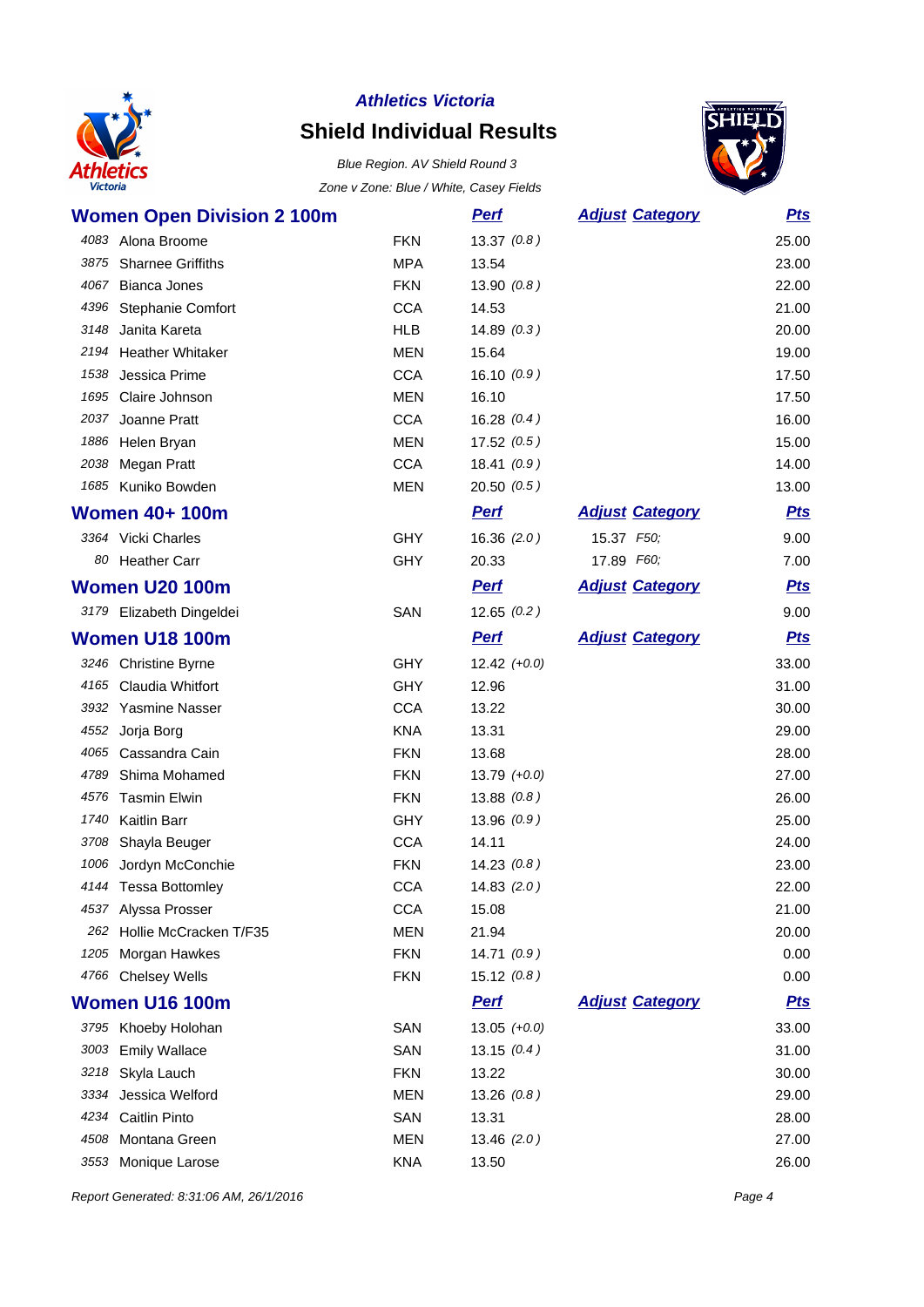

# **Shield Individual Results**



|      |                                 | v Zonc. Didc / writte, Odsey Fictus |                  |                        | ▼          |
|------|---------------------------------|-------------------------------------|------------------|------------------------|------------|
|      | 3413 Bridie Kelly               | <b>FKN</b>                          | $13.62 (+0.0)$   |                        | 25.00      |
|      | 5027 Maegan Miccelli            | <b>HLB</b>                          | 13.76            |                        | 24.00      |
| 4493 | Madison Chong                   | SAN                                 | $13.77$ $(+0.0)$ |                        | 23.00      |
| 4833 | Elektra Reville                 | <b>FKN</b>                          | 13.81(0.9)       |                        | 22.00      |
| 3621 | <b>Chloe Satchwell</b>          | <b>CCA</b>                          | 13.85            |                        | 21.00      |
| 3651 | <b>Holly Hodges</b>             | <b>KNA</b>                          | 13.93            |                        | 20.00      |
| 4145 | Bianca Fernando                 | <b>CCA</b>                          | 13.94(0.3)       |                        | 19.00      |
| 3638 | <b>Ruby Paterno</b>             | <b>MEN</b>                          | 14.10(0.8)       |                        | 18.00      |
|      | 3146 Moana Kareta               | <b>HLB</b>                          | 14.29(0.3)       |                        | 17.00      |
| 4992 | Olivia Antonello                | <b>CCA</b>                          | 14.53(2.0)       |                        | 16.00      |
| 3999 | Ellen Ashwell                   | <b>CCA</b>                          | 14.83(0.2)       |                        | 15.00      |
|      | <b>Women U14 100m</b>           |                                     | <b>Perf</b>      | <b>Adjust Category</b> | <b>Pts</b> |
|      | 1143 Abbey Bradley-Power        | <b>FKN</b>                          | 12.93(0.4)       |                        | 33.00      |
|      | 4066 Charlotte Cain             | <b>FKN</b>                          | 13.46(0.8)       |                        | 31.00      |
| 3386 | Aisling O'Connor Buckley        | GHY                                 | 13.54            |                        | 30.00      |
| 2945 | Macy Wight                      | <b>FKN</b>                          | 13.68(0.2)       |                        | 29.00      |
| 2814 | <b>Mimi Bartels</b>             | SAN                                 | 13.84(0.2)       |                        | 28.00      |
| 3446 | Anastasia Weller                | <b>CCA</b>                          | 13.88(2.0)       |                        | 27.00      |
| 3271 | <b>EMMUMUELLA CHALIKER</b>      | <b>HLB</b>                          | 13.95(0.3)       |                        | 26.00      |
| 3269 | Jennifer Macdonald              | <b>CCA</b>                          | 14.14            |                        | 25.00      |
|      | 3145 Hope Kareta                | <b>HLB</b>                          | 14.46(0.8)       |                        | 24.00      |
| 3444 | <b>Hayley Burne</b>             | <b>CCA</b>                          | 14.54(0.3)       |                        | 23.00      |
| 3963 | Alyssa Neale                    | <b>CCA</b>                          | 14.57(0.3)       |                        | 22.00      |
| 4164 | Sarah Hosking                   | <b>FKN</b>                          | 14.89            |                        | 21.00      |
| 4715 | Gemma Craddock                  | <b>GHY</b>                          | 15.39            |                        | 20.00      |
|      | 3272 DANA FOMIN                 | <b>HLB</b>                          | 15.47(0.8)       |                        | 19.00      |
| 3519 | Abigail Newman                  | <b>GHY</b>                          | 15.52            |                        | 18.00      |
|      | 260 Dayna Crees T/F35           | <b>CCA</b>                          | 21.30            | 19.17 T35;             | 0.00       |
|      | <b>Men Open Division 1 400m</b> |                                     | <b>Perf</b>      | <b>Adjust Category</b> | <b>Pts</b> |
|      | 4107 Matthew Napier             | <b>FKN</b>                          | 49.44            |                        | 49.00      |
| 4486 | Dominic Hoskins                 | <b>KNA</b>                          | 51.25            |                        | 47.00      |
| 538  | Geoffrey Pittman                | GHY                                 | 53.12            |                        | 46.00      |
| 3944 | <b>Timothy Crane</b>            | <b>GHY</b>                          | 53.52            |                        | 45.00      |
| 3319 | Tom McFarlane                   | <b>GHY</b>                          | 54.00            |                        | 44.00      |
| 2966 | Leigh Phelan                    | <b>GHY</b>                          | 54.08            |                        | 43.00      |
| 3251 | Patrick Beguely                 | <b>GHY</b>                          | 54.10            |                        | 42.00      |
| 4550 | Christopher Byron               | <b>GHY</b>                          | 54.31            |                        | 41.00      |
| 3045 | Patrick Mcdonald                | SAN                                 | 54.49            |                        | 40.00      |
| 1007 | Nathan McConchie                | <b>FKN</b>                          | 54.78            |                        | 39.00      |
| 1178 | Tim Rosen                       | <b>GHY</b>                          | 55.19            |                        | 38.00      |
| 4502 | Ryan Napier                     | <b>FKN</b>                          | 55.29            |                        | 37.00      |
| 4154 | Sam Perera                      | GHY                                 | 56.73            |                        | 36.00      |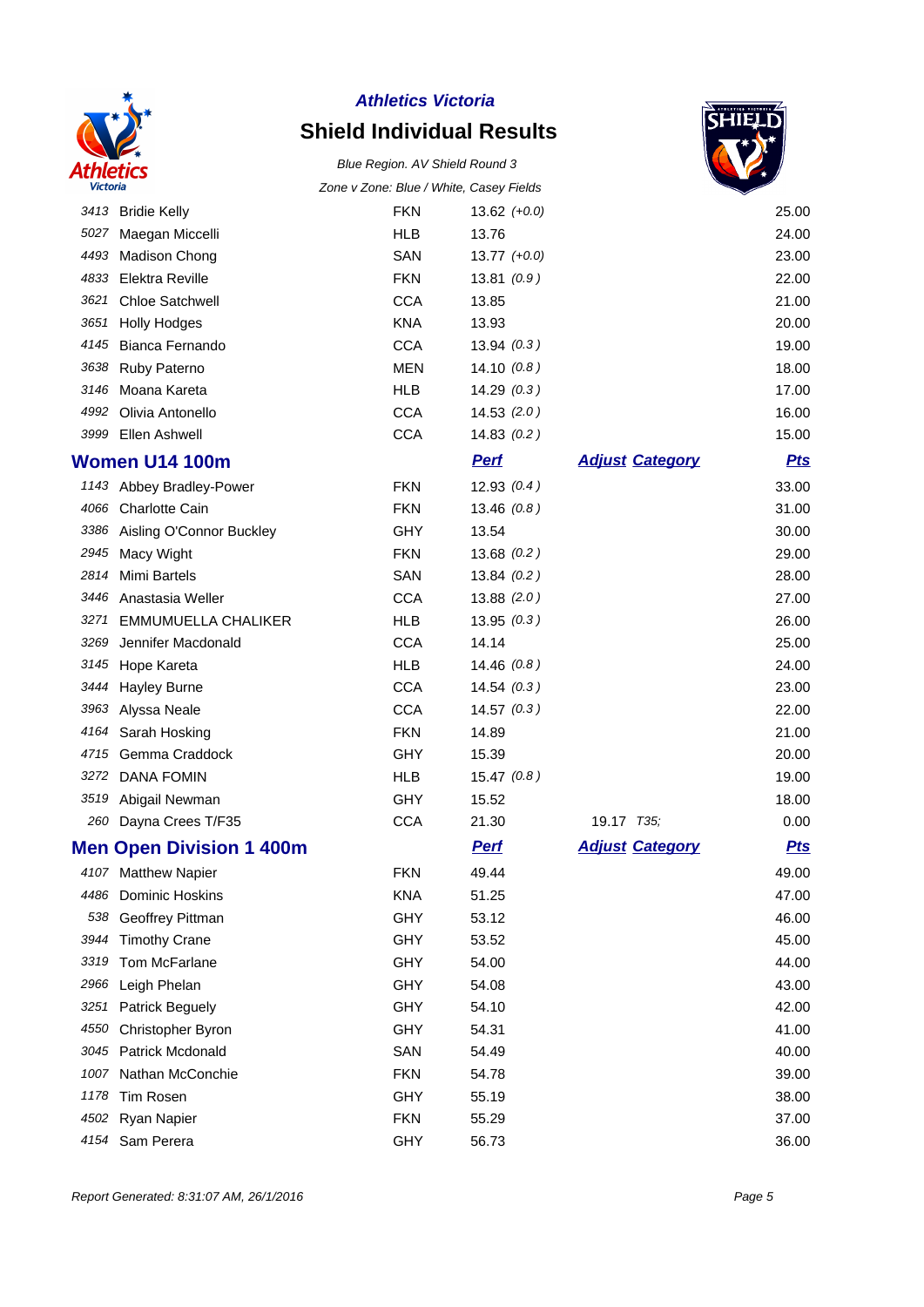

# **Shield Individual Results**



|      | <b>Men Open Division 2 400m</b> |            | <b>Pert</b> | <b>Adjust Category</b> | <u>Pts</u> |
|------|---------------------------------|------------|-------------|------------------------|------------|
|      | 32 Matthew De Bruin             | <b>CCA</b> | 50.72       |                        | 21.00      |
| 2383 | <b>Jake Stevens</b>             | <b>MPA</b> | 52.02       |                        | 19.00      |
| 4648 | Evander D'Silva                 | <b>CCA</b> | 53.63       |                        | 18.00      |
| 4363 | Daniel Dupre                    | <b>CCA</b> | 56.77       |                        | 17.00      |
| 3818 | Rebecca Leane                   | OAK        | 78.69       |                        | 16.00      |
|      | Men 40+ 400m                    |            | <b>Perf</b> | <b>Adjust Category</b> | <b>Pts</b> |
|      | 3302 Mickael Soussan            | GHY        | 60.52       |                        | 25.00      |
| 1259 | <b>Mark Clarence</b>            | <b>KNA</b> | 63.66       |                        | 23.00      |
|      | 2010 Jeffrey Wright             | <b>KNA</b> | 68.49       | 65.06 M50;             | 22.00      |
| 1953 | George Dyer                     | <b>KNA</b> | 75.88       | 72.08 M50;             | 21.00      |
| 4540 | Mark O'Mahony                   | <b>KNA</b> | 75.13       |                        | 20.00      |
| 1262 | Mark Cauchi                     | OAK        | 81.66       | 77.57 M50;             | 19.00      |
| 1820 | Ian Poulton                     | OAK        | 85.80       | 81.51 M50;             | 18.00      |
| 4987 | Paul Snow                       | <b>MPA</b> | 87.50       | 83.12 M50;             | 17.00      |
|      | 1118 Adrian Lyness              | <b>CCA</b> | 1:31.90     |                        | 16.00      |
| 3817 | Patrick Leane                   | OAK        | 1:44.10     | 1:32.64 M60;           | 15.00      |
| 562  | Paul Olsson                     | <b>CCA</b> | 1:43.99     | 1:38.79 M50;           | 14.00      |
|      | <b>Men U20 400m</b>             |            | <b>Perf</b> | <b>Adjust Category</b> | <u>Pts</u> |
|      | 109 Hamish Robertson            | SAN        | 50.97       |                        | 17.00      |
|      | <b>Men U18 400m</b>             |            | <b>Pert</b> | <b>Adjust Category</b> | <b>Pts</b> |
|      |                                 |            |             |                        |            |
|      | 3738 Jordan Carthew             | <b>CCA</b> | 52.84       |                        | 29.00      |
| 2705 | Lachlan Herd                    | <b>CCA</b> | 53.03       |                        | 27.00      |
| 3744 | Daniel Vella                    | <b>FKN</b> | 53.49       |                        | 26.00      |
|      | 2484 Asher Marks                | <b>MAC</b> | 54.00       |                        | 25.00      |
| 3943 | Denzell Vatansever Ly           | <b>CCA</b> | 55.25       |                        | 24.00      |
| 4918 | Jamie Philander                 | SAN        | 56.21       |                        | 23.00      |
|      | 3650 Harry Blackburn            | <b>KNA</b> | 56.23       |                        | 22.00      |
| 1765 | Callen Goldsmith                | <b>MPA</b> | 57.86       |                        | 21.00      |
|      | 4328 Joshua Grant               | <b>GHY</b> | 58.30       |                        | 20.00      |
|      | <b>Men U16 400m</b>             |            | <u>Perf</u> | <b>Adjust Category</b> | <b>Pts</b> |
|      | 191 Jesse Scholz                | <b>GHY</b> | 52.12       |                        | 33.00      |
|      | 4014 Kareem Nasser              | <b>CCA</b> | 53.66       |                        | 31.00      |
| 3281 | Kaine Foster                    | <b>CCA</b> | 55.10       |                        | 30.00      |
|      | 3438 Harrison Phillips          | <b>MPA</b> | 56.33       |                        | 29.00      |
|      | 3873 Cameron De Bruin           | <b>CCA</b> | 61.60       |                        | 28.00      |
|      | 1272 Nathan Crawley             | <b>GHY</b> | 65.21       |                        | 27.00      |
|      | 1041 Tom Ryan                   | <b>CCA</b> | 75.36       |                        | 26.00      |
|      | <b>Men U14 400m</b>             |            | <b>Perf</b> | <b>Adjust Category</b> | <u>Pts</u> |
|      | 3797 Nicholas Grech             | <b>MEN</b> | 55.66       |                        | 37.00      |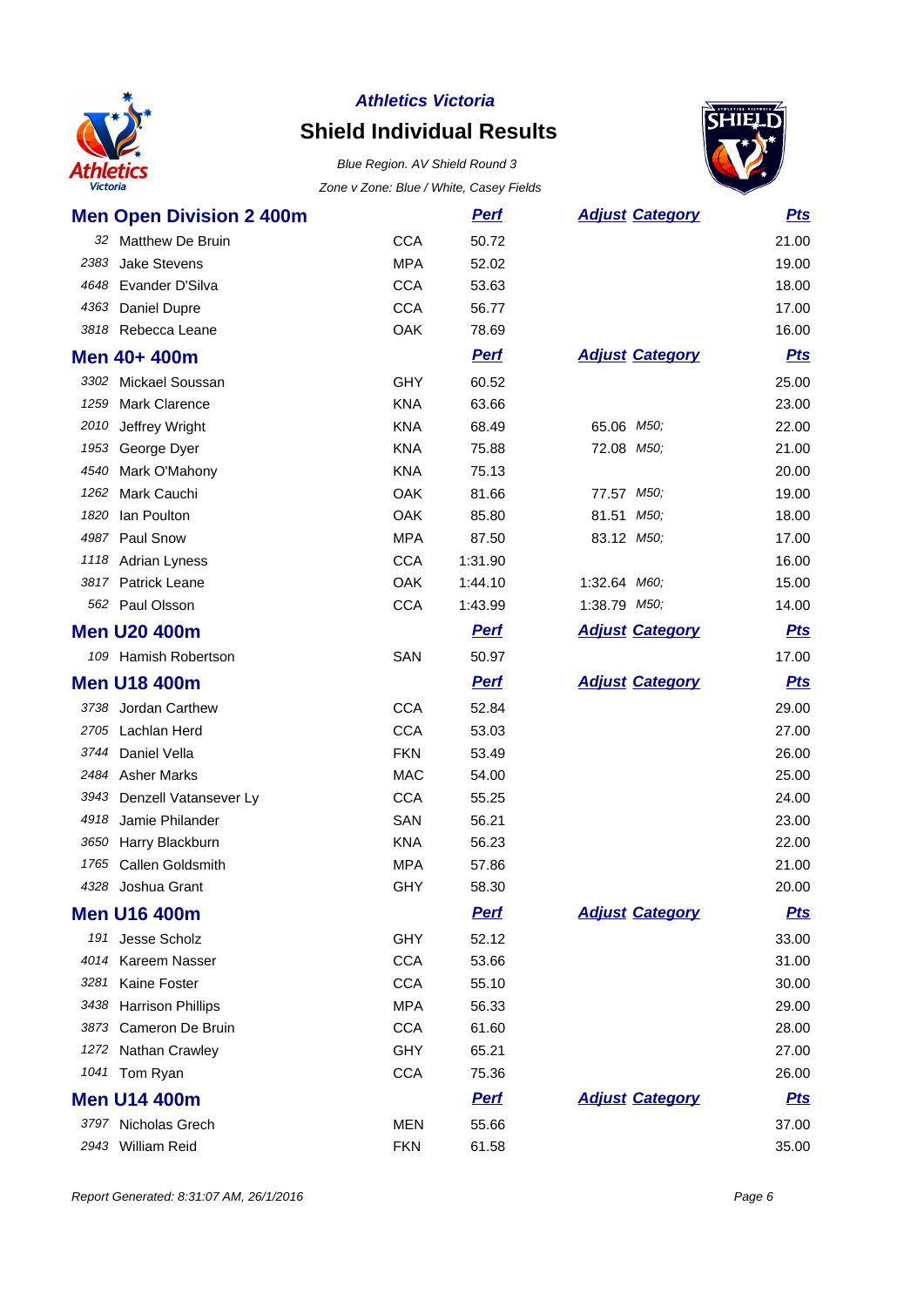

# **Shield Individual Results**



|      | <b>Women Open Division 1 400m</b> |            | <u>Perf</u> | <b>Adjust Category</b> | <b>Pts</b> |
|------|-----------------------------------|------------|-------------|------------------------|------------|
| 2960 | Adelaide Robertson                | <b>SAN</b> | 59.28       |                        | 25.00      |
| 2928 | <b>Emily McLean</b>               | <b>GHY</b> | 59.68       |                        | 23.00      |
| 3346 | Sherena Mulgrave                  | <b>GHY</b> | 61.82       |                        | 22.00      |
|      | 4236 Courtenay Wood               | SAN        | 62.76       |                        | 21.00      |
| 1309 | Stephanie Whittle                 | SAN        | 63.02       |                        | 20.00      |
| 3173 | Jennifer King                     | <b>GHY</b> | 65.83       |                        | 19.00      |
| 2665 | kirrily BURNETT                   | SAN        | 66.43       |                        | 18.00      |
| 3340 | Natalie Leontaridis               | <b>GHY</b> | 67.01       |                        | 17.00      |
| 1027 | Cassie Higham                     | <b>GHY</b> | 68.27       |                        | 16.00      |
|      | 1475 Anna Ross                    | <b>GHY</b> | 77.51       |                        | 15.00      |
|      | <b>Women Open Division 2 400m</b> |            | <b>Perf</b> | <b>Adjust Category</b> | <b>Pts</b> |
|      | 4067 Bianca Jones                 | <b>FKN</b> | 64.55       |                        | 24.00      |
| 4083 | Alona Broome                      | <b>FKN</b> | 64.55       |                        | 24.00      |
| 1695 | Claire Johnson                    | <b>MEN</b> | 67.72       |                        | 22.00      |
|      | 2194 Heather Whitaker             | <b>MEN</b> | 70.54       |                        | 21.00      |
| 1008 | Kimberley Boyce                   | <b>FKN</b> | 70.68       |                        | 20.00      |
| 2037 | Joanne Pratt                      | <b>CCA</b> | 76.26       |                        | 19.00      |
| 1538 | Jessica Prime                     | <b>CCA</b> | 80.57       |                        | 18.00      |
| 5004 | Milly Berntsen                    | <b>MEN</b> | 89.43       |                        | 17.00      |
|      | 1685 Kuniko Bowden                | <b>MEN</b> | 1:30.85     |                        | 16.00      |
|      |                                   |            |             |                        |            |
|      | Women U18 400m                    |            | <u>Perf</u> | <b>Adjust Category</b> | <b>Pts</b> |
|      | 4552 Jorja Borg                   | <b>KNA</b> | 59.91       |                        | 33.00      |
|      | 3932 Yasmine Nasser               | <b>CCA</b> | 62.04       |                        | 31.00      |
| 1740 | <b>Kaitlin Barr</b>               | <b>GHY</b> | 65.07       |                        | 30.00      |
| 5035 | Alana Perrey                      | <b>FKN</b> | 65.14       |                        | 29.00      |
| 4191 | <b>Claire Cooper</b>              | <b>FKN</b> | 65.59       |                        | 28.00      |
| 4789 | Shima Mohamed                     | <b>FKN</b> | 68.67       |                        | 27.00      |
| 4766 | <b>Chelsey Wells</b>              | <b>FKN</b> | 76.79       |                        | 26.00      |
|      | 5023 Kaela Martin                 | <b>CCA</b> | 81.64       |                        | 25.00      |
|      | <b>Women U16 400m</b>             |            | <u>Perf</u> | <b>Adjust Category</b> | <u>Pts</u> |
|      | 3218 Skyla Lauch                  | <b>FKN</b> | 60.96       |                        | 33.00      |
|      | 3334 Jessica Welford              | <b>MEN</b> | 61.07       |                        | 31.00      |
| 2349 | <b>Teneille Morrell</b>           | <b>CCA</b> | 64.86       |                        | 30.00      |
| 3651 | <b>Holly Hodges</b>               | <b>KNA</b> | 69.68       |                        | 29.00      |
| 4831 | Natalie Morrow                    | <b>CCA</b> | 70.52       |                        | 28.00      |
| 3999 | Ellen Ashwell                     | <b>CCA</b> | 72.70       |                        | 27.00      |
|      | Women U14 400m                    |            | <b>Perf</b> | <b>Adjust Category</b> | <b>Pts</b> |
|      | 2814 Mimi Bartels                 | SAN        | 62.78       |                        | 33.00      |
| 1687 | <b>Skye Carter</b>                | <b>MEN</b> | 63.49       |                        | 31.00      |
| 3800 | Amy McKinley                      | <b>MEN</b> | 67.11       |                        | 30.00      |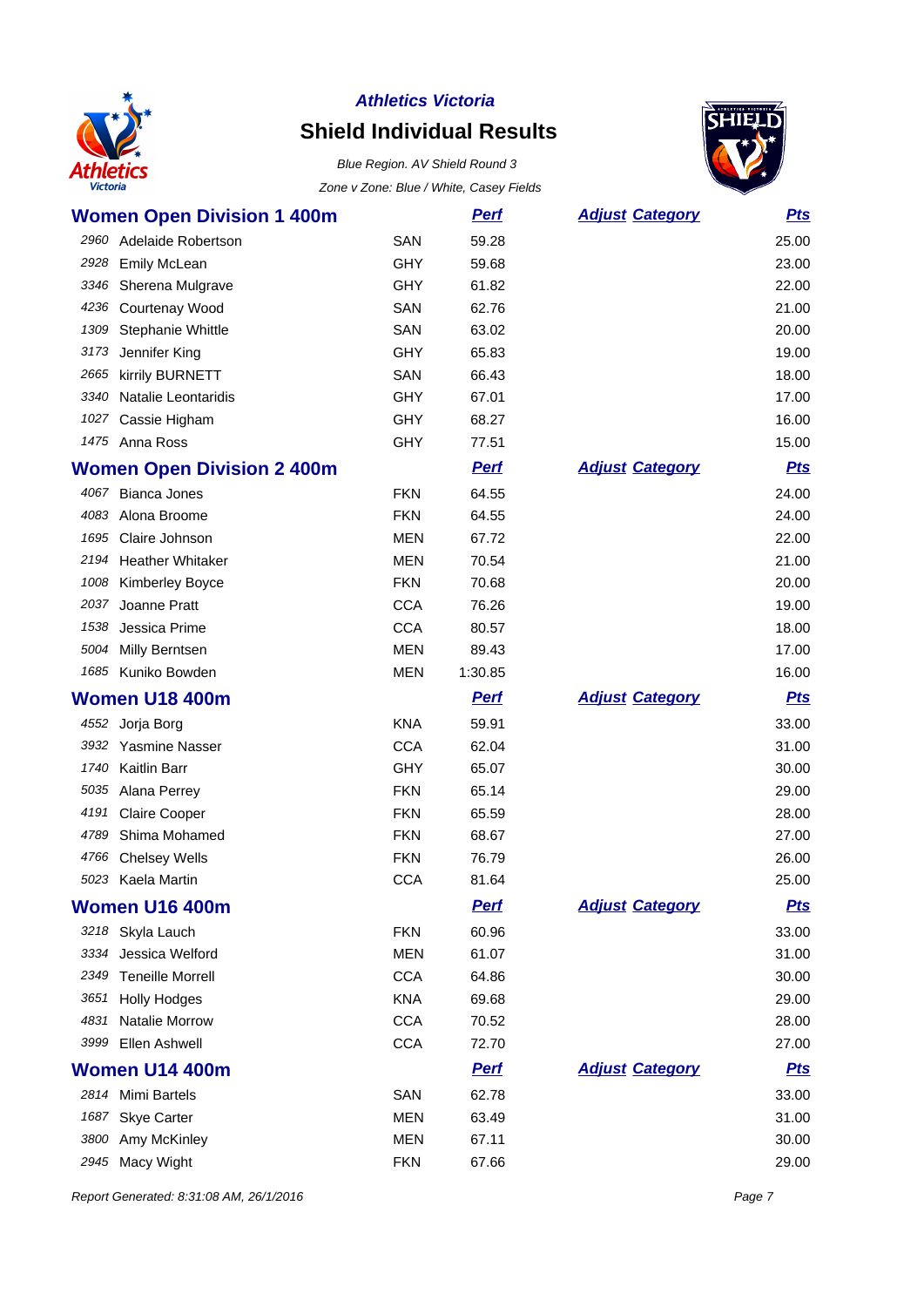

# **Shield Individual Results**

Blue Region. AV Shield Round 3



| <b>Victoria</b> |                                  | Zone v Zone: Blue / White, Casey Fields |             |                        |            |
|-----------------|----------------------------------|-----------------------------------------|-------------|------------------------|------------|
|                 | 3316 Briana Sherry               | <b>CCA</b>                              | 69.80       |                        | 28.00      |
|                 | 3144 Asha Sok                    | <b>HLB</b>                              | 70.23       |                        | 27.00      |
| 3311            | Genevieve Watson                 | <b>KNA</b>                              | 73.60       |                        | 26.00      |
| 3269            | Jennifer Macdonald               | <b>CCA</b>                              | 76.39       |                        | 25.00      |
|                 | <b>Men Open Division 1 1500m</b> |                                         | <b>Pert</b> | <b>Adjust Category</b> | <b>Pts</b> |
|                 | 2398 Lachlan Mann                | <b>KNA</b>                              | 3:54.0h     |                        | 49.00      |
| 3319            | <b>Tom McFarlane</b>             | GHY                                     | 4:06.55     |                        | 47.00      |
|                 | 4623 Michael Holloway            | <b>GHY</b>                              | 4:06.79     |                        | 46.00      |
| 1316            | Jack Marquardt                   | <b>GHY</b>                              | 4:07.60     |                        | 45.00      |
|                 | 4343 Patrick Bryce               | <b>GHY</b>                              | 4:08.15     |                        | 44.00      |
| 1271            | Jack Bullock                     | <b>GHY</b>                              | 4:08.90     |                        | 43.00      |
| 3944            | <b>Timothy Crane</b>             | GHY                                     | 4:13.24     |                        | 42.00      |
| 3849            | Jordan Crane                     | <b>GHY</b>                              | 4:13.33     |                        | 41.00      |
| 1836            | Justin Wolsley                   | <b>FKN</b>                              | 4:15.46     |                        | 40.00      |
| 2997            | Benjamin Toomey                  | <b>KNA</b>                              | 4:18.33     |                        | 39.00      |
|                 | 1353 Beau Lang                   | <b>GHY</b>                              | 4:18.36     |                        | 38.00      |
|                 | 554 Peter Macknamara             | <b>GHY</b>                              | 4:19.78     |                        | 37.00      |
| 1423            | Matthew Wynne                    | <b>GHY</b>                              | 4:24.24     |                        | 36.00      |
| 1694            | Andrew Johnson                   | <b>MEN</b>                              | 4:26.38     |                        | 35.00      |
| 1263            | <b>Michael Comport</b>           | GHY                                     | 4:29.91     |                        | 34.00      |
| 3885            | <b>Chris Williams</b>            | SAN                                     | 4:38.40     |                        | 33.00      |
|                 | 2846 Luke Toomey                 | <b>KNA</b>                              | 4:47.92     |                        | 32.00      |
|                 | 1330 Rohan Simkin                | GHY                                     | 5:00.97     |                        | 31.00      |
|                 | <b>Men Open Division 2 1500m</b> |                                         | <b>Perf</b> | <b>Adjust Category</b> | <u>Pts</u> |
|                 | 2383 Jake Stevens                | <b>MPA</b>                              | 3:53.7h     |                        | 21.00      |
| 1421            | Steven Bonfadini                 | <b>MPA</b>                              | 4:15.07     |                        | 19.00      |
|                 | 1228 Shane Bishop                | <b>MPA</b>                              | 4:27.34     |                        | 18.00      |
| 4089            | <b>Matthew Gough</b>             | <b>HLB</b>                              | 4:45.89     |                        | 17.00      |
| 2307            | Alasdair O'Brien                 | OAK                                     | 5:15.19     |                        | 16.00      |
|                 | Men 40+ 1500m                    |                                         | <u>Perf</u> | <b>Adjust Category</b> | <u>Pts</u> |
|                 | 2866 Andrew McEvoy               | <b>GHY</b>                              | 4:33.71     |                        | 25.00      |
| 1953            | George Dyer                      | <b>KNA</b>                              | 5:03.94     | 4:42.66 M50;           | 23.00      |
| 1259            | <b>Mark Clarence</b>             | <b>KNA</b>                              | 4:46.14     |                        | 22.00      |
| 2259            | Wayne Hogan                      | <b>KNA</b>                              | 5:56.32     | 5:06.43 M60;           | 21.00      |
| 1645            | Michael Ryan                     | <b>GHY</b>                              | 5:33.0h     | 5:09.6h M50;           | 20.00      |
| 3165            | <b>Filip Likar</b>               | OAK                                     | 5:12.13     |                        | 19.00      |
| 2010            | Jeffrey Wright                   | <b>KNA</b>                              | 5:40.36     | 5:16.53 M50;           | 18.00      |
| 1948            | Rupert Van Dongen                | <b>CCA</b>                              | 5:19.85     |                        | 17.00      |
| 4478            | John Collins                     | <b>KNA</b>                              | 5:22.62     |                        | 16.00      |
| 4987            | Paul Snow                        | <b>MPA</b>                              | 6:24.35     | 5:57.44 M50,           | 15.00      |
| 4540            | Mark O'Mahony                    | KNA                                     | 6:09.67     |                        | 14.00      |
| 4035            | <b>Brendan Leane</b>             | OAK                                     | 6:38.42     | 6:10.53 M50;           | 13.00      |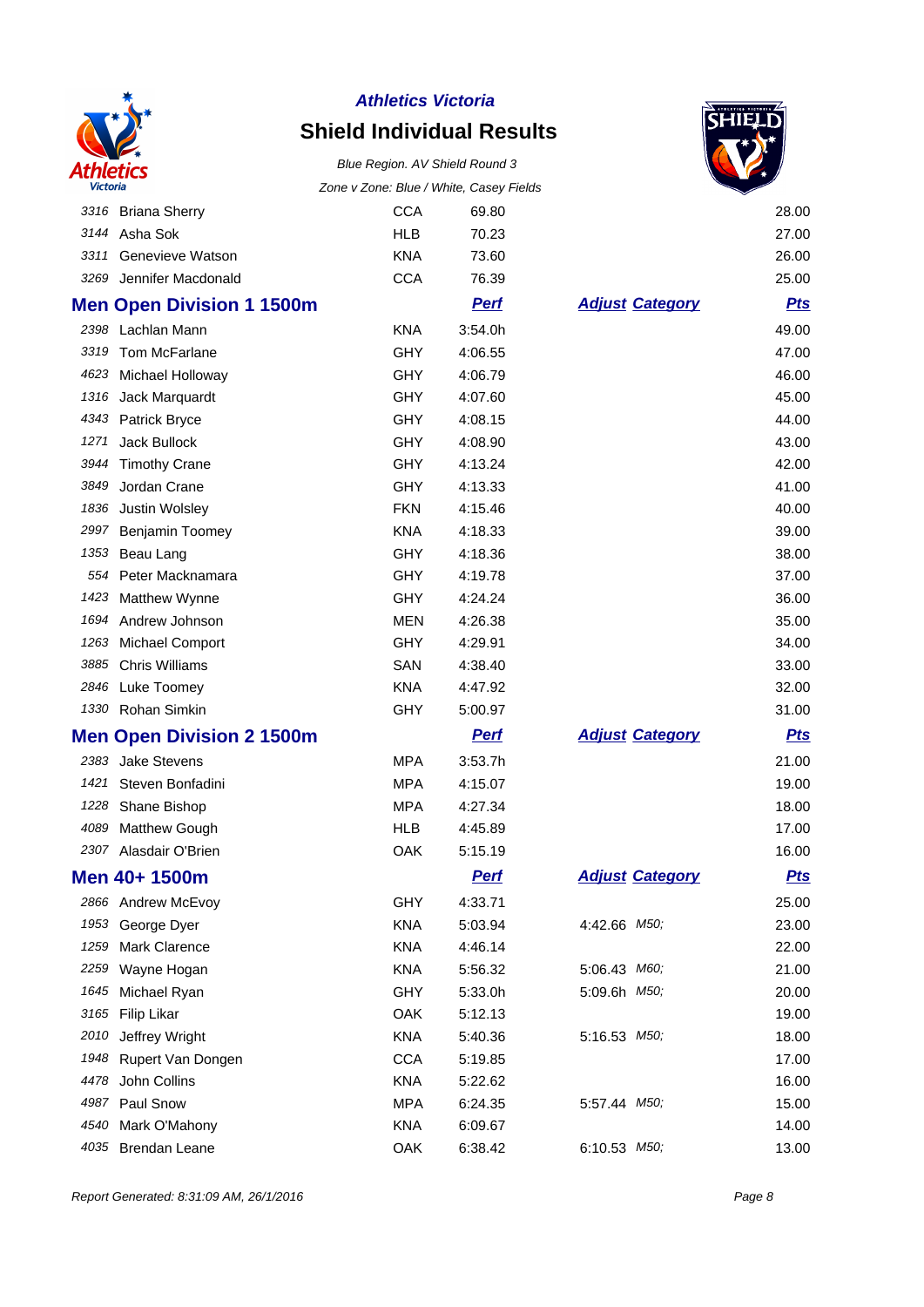

# **Shield Individual Results**





|      | 1118 Adrian Lyness      | <b>CCA</b> | 6:22.31     |                        | 12.00      |
|------|-------------------------|------------|-------------|------------------------|------------|
| 3817 | <b>Patrick Leane</b>    | OAK        | 7:29.09     | 6:26.21 M60;           | 11.00      |
| 1820 | lan Poulton             | OAK        | 7:01.86     | 6:32.32 M50;           | 10.00      |
|      | <b>Men U20 1500m</b>    |            | <b>Perf</b> | <b>Adjust Category</b> | <b>Pts</b> |
|      | 102 Ben Kelly           | GHY        | 4:01.5h     |                        | 17.00      |
| 1889 | Michael Kernahan        | <b>MEN</b> | 4:13.36     |                        | 15.00      |
|      | 3804 Sebastian Zammit   | GHY        | 5:26.31     |                        | 14.00      |
|      | <b>Men U18 1500m</b>    |            | <b>Perf</b> | <b>Adjust Category</b> | <b>Pts</b> |
| 1280 | Samuel Toll             | GHY        | 4:06.75     |                        | 29.00      |
| 1765 | <b>Callen Goldsmith</b> | <b>MPA</b> | 4:10.90     |                        | 27.00      |
|      | 1487 William Ockenden   | GHY        | 4:17.02     |                        | 26.00      |
| 4760 | Alexander Oosterberg    | <b>FKN</b> | 4:35.33     |                        | 25.00      |
| 1802 | <b>Blake Johns</b>      | <b>CCA</b> | 5:57.40     |                        | 24.00      |
|      | <b>Men U16 1500m</b>    |            | <b>Pert</b> | <b>Adjust Category</b> | <b>Pts</b> |
|      | 193 Kang Nyoak          | <b>KNA</b> | 4:07.27     |                        | 33.00      |
| 4037 | <b>William Collins</b>  | <b>KNA</b> | 4:22.25     |                        | 31.00      |
| 4267 | Jake Webb               | <b>HLB</b> | 4:23.71     |                        | 30.00      |
| 2831 | <b>Ky Davies</b>        | <b>MPA</b> | 4:24.86     |                        | 29.00      |
| 1352 | Jasper Pickering        | GHY        | 4:25.81     |                        | 28.00      |
| 1234 | Ethan Anthony           | <b>MPA</b> | 4:29.55     |                        | 27.00      |
| 1528 | <b>Thomas Kuhlmann</b>  | <b>KNA</b> | 4:38.21     |                        | 26.00      |
| 3116 | <b>Alistair Strutt</b>  | GHY        | 4:39.68     |                        | 25.00      |
| 1231 | <b>Beau Sciberras</b>   | GHY        | 4:40.05     |                        | 24.00      |
| 1072 | Cody Bellgrove          | GHY        | 4:47.89     |                        | 23.00      |
| 4907 | Joshua Daniell          | <b>CCA</b> | 4:53.20     |                        | 22.00      |
| 4834 | <b>Brandon Wiggett</b>  | <b>FKN</b> | 4:58.54     |                        | 21.00      |
| 4855 | <b>Bill Mackay</b>      | <b>HLB</b> | 5:00.02     |                        | 20.00      |
| 3365 | Kael Rushton            | <b>KNA</b> | 5:05.13     |                        | 19.00      |
| 1041 | Tom Ryan                | <b>CCA</b> | 5:11.46     |                        | 18.00      |
|      | 1272 Nathan Crawley     | GHY        | 5:03.85     |                        | 0.00       |
|      | 3289 Edward Marks       | <b>GHY</b> | 4:54.75     |                        | 0.00       |
|      | <b>Men U14 1500m</b>    |            | <b>Pert</b> | <b>Adjust Category</b> | <b>Pts</b> |
|      | 3712 Daniel D'Alberto   | <b>FKN</b> | 4:39.80     |                        | 37.00      |
|      | 1196 ROMIN KODIKARA     | GHY        | 4:39.81     |                        | 35.00      |
| 3118 | Sam Bunnage             | <b>MEN</b> | 4:46.80     |                        | 34.00      |
| 4142 | Samuel Torey            | <b>FKN</b> | 4:57.85     |                        | 33.00      |
| 4721 | Taj Davies              | <b>MPA</b> | 5:01.88     |                        | 32.00      |
| 2887 | Nikola Mandic           | <b>CCA</b> | 5:05.36     |                        | 31.00      |
| 275  | Corey Dickson           | <b>KNA</b> | 5:08.47     |                        | 30.00      |
| 2824 | Ben Wells               | <b>FKN</b> | 5:16.39     |                        | 29.00      |
| 4665 | <b>Finley Pickering</b> | <b>GHY</b> | 6:09.95     |                        | 28.00      |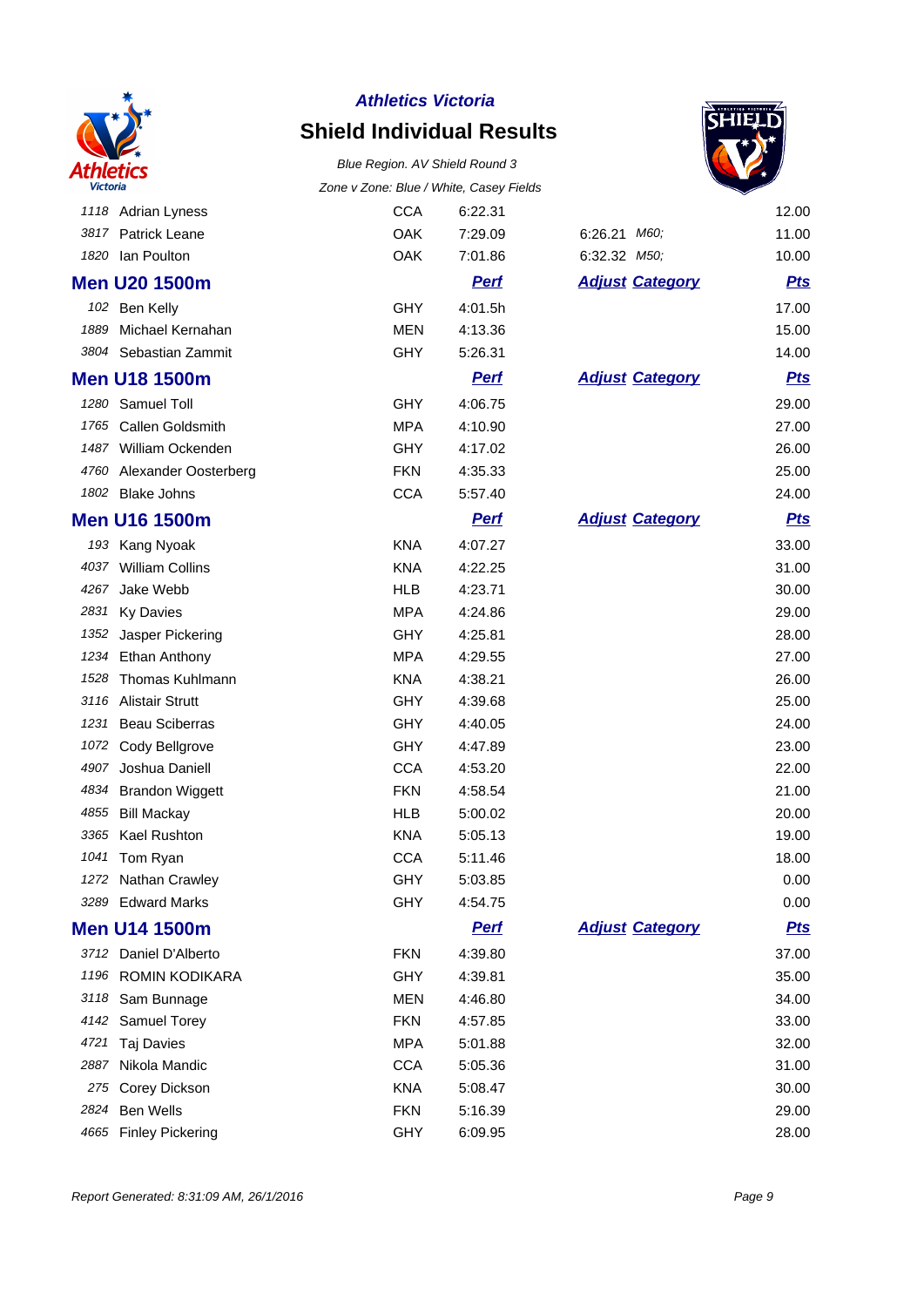

# **Shield Individual Results**



|      | <b>Women Open Division 1 1500m</b> |            | <b>Pert</b> | <b>Adjust Category</b> | <u>Pts</u> |
|------|------------------------------------|------------|-------------|------------------------|------------|
|      | 1536 Amelia Aslanides              | <b>GHY</b> | 4:35.49     |                        | 25.00      |
| 1051 | Dana Dekkers                       | <b>GHY</b> | 4:47.29     |                        | 23.00      |
| 1027 | Cassie Higham                      | <b>GHY</b> | 4:49.87     |                        | 22.00      |
| 1461 | Sharon Firisua                     | <b>GHY</b> | 4:52.63     |                        | 21.00      |
| 1563 | <b>Emily Robertson</b>             | <b>KNA</b> | 4:54.53     |                        | 20.00      |
|      | 1475 Anna Ross                     | <b>GHY</b> | 5:50.08     |                        | 19.00      |
|      | <b>Women Open Division 2 1500m</b> |            | <b>Perf</b> | <b>Adjust Category</b> | <b>Pts</b> |
| 2670 | Henrietta Lawrence                 | <b>FKN</b> | 4:42.13     |                        | 25.00      |
| 1695 | Claire Johnson                     | <b>MEN</b> | 4:56.74     |                        | 23.00      |
| 1886 | Helen Bryan                        | <b>MEN</b> | 5:24.26     |                        | 22.00      |
| 2194 | <b>Heather Whitaker</b>            | <b>MEN</b> | 5:25.32     |                        | 21.00      |
| 2037 | Joanne Pratt                       | <b>CCA</b> | 5:26.93     |                        | 20.00      |
| 1646 | Sally Morrison                     | <b>CCA</b> | 5:43.20     |                        | 19.00      |
| 1685 | Kuniko Bowden                      | <b>MEN</b> | 5:57.69     |                        | 18.00      |
| 1538 | Jessica Prime                      | <b>CCA</b> | 6:11.95     |                        | 17.00      |
| 4396 | <b>Stephanie Comfort</b>           | <b>CCA</b> | 6:52.34     |                        | 16.00      |
| 2038 | Megan Pratt                        | <b>CCA</b> | 7:10.04     |                        | 0.00       |
|      | <b>Women 40+ 1500m</b>             |            | <u>Perf</u> | <b>Adjust Category</b> | <u>Pts</u> |
| 1548 | Simone Quin                        | <b>KNA</b> | 4:59.12     |                        | 9.00       |
| 545  | Kellie Macknamara                  | <b>GHY</b> | 5:02.95     |                        | 7.00       |
| 559  | Susanne Wilson                     | <b>KNA</b> | 5:09.44     |                        | 6.00       |
| 549  | <b>Marlene Gourlay</b>             | <b>GHY</b> | 6:27.28     | 5:21.44 F60;           | 5.00       |
| 4803 | Michelle Ciavarella                | <b>GHY</b> | 6:07.11     |                        | 4.00       |
| 4208 | Lynn Bullock                       | <b>GHY</b> | 6:46.05     |                        | 3.00       |
| 4210 | Julie Nield                        | <b>GHY</b> | 8:37.36     | 8:01.14 F50;           | 0.00       |
|      | <b>Women U20 1500m</b>             |            | <b>Perf</b> | <b>Adjust Category</b> | <u>Pts</u> |
|      | 3188 Maddison Holmstrom            | SAN        | 5:15.03     |                        | 9.00       |
|      | <b>Women U18 1500m</b>             |            | <b>Pert</b> | <b>Adjust Category</b> | <b>Pts</b> |
|      | 3976 Emily Hamilton                | KNA        | 6:09.41     |                        | 33.00      |
| 3241 | Jessica Lillie                     | <b>KNA</b> | 6:48.82     |                        | 31.00      |
|      | 5023 Kaela Martin                  | <b>CCA</b> | 6:55.03     |                        | 30.00      |
|      | <b>Women U16 1500m</b>             |            | <b>Pert</b> | <b>Adjust Category</b> | <b>Pts</b> |
|      | 2631 Annabelle Eastman             | SAN        | 4:51.70     |                        | 33.00      |
| 4049 | Georgina Torey                     | <b>FKN</b> | 4:56.46     |                        | 31.00      |
| 3202 | Meg Oakley Kerr                    | SAN        | 5:00.38     |                        | 30.00      |
| 1267 | Matisse Lazzari                    | <b>CCA</b> | 5:13.11     |                        | 29.00      |
| 179  | <b>Brodie Richardson</b>           | <b>KNA</b> | 6:23.40     |                        | 28.00      |
|      | <b>Women U14 1500m</b>             |            | <b>Perf</b> | <b>Adjust Category</b> | <u>Pts</u> |
|      | 1188 Abby Schiffer                 | <b>FKN</b> | 4:49.53     |                        | 33.00      |
| 3955 | Jaimee-Lee Code                    | <b>CCA</b> | 5:14.19     |                        | 31.00      |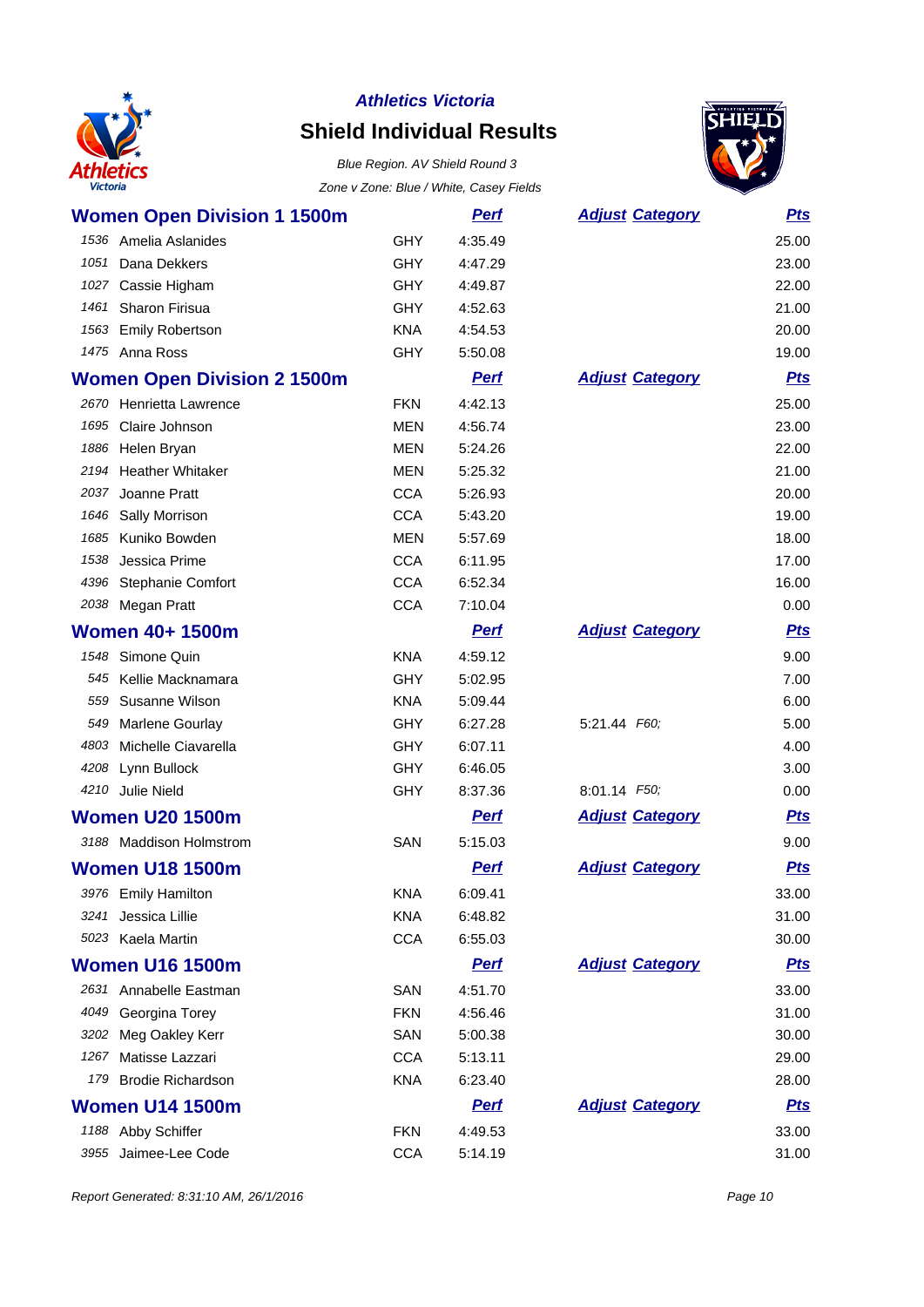

# **Shield Individual Results**

# Blue Region. AV Shield Round 3



| <b>Victoria</b>                           | Zone v Zone: Blue / White, Casey Fields |             |                        |            |
|-------------------------------------------|-----------------------------------------|-------------|------------------------|------------|
| 3350 Leah O'Sullivan                      | <b>GHY</b>                              | 5:16.14     |                        | 30.00      |
| 2239<br><b>Bella Enno</b>                 | <b>FKN</b>                              | 5:17.68     |                        | 29.00      |
| Bianca Scerri<br>3972                     | <b>SAN</b>                              | 5:34.01     |                        | 28.00      |
| 3543 Gretel McKenzie                      | <b>GHY</b>                              | 5:50.38     |                        | 27.00      |
| 2883 Charlotte Hay                        | <b>KNA</b>                              | 7:05.56     |                        | 26.00      |
| <b>Men Open Division 1 4x100m Relay</b>   |                                         | <b>Perf</b> | <b>Adjust Category</b> | <u>Pts</u> |
| Glenhuntly                                | <b>GHY</b>                              | 43.83       |                        | 73.50      |
| Sandringham                               | <b>SAN</b>                              | 47.66       |                        | 63.00      |
| Glenhuntly 2                              | GHY                                     | 50.15       |                        | 54.00      |
| <b>Men Open Division 2 4x100m Relay</b>   |                                         | <b>Perf</b> | <b>Adjust Category</b> | <u>Pts</u> |
| Casey Cardinia                            | <b>CCA</b>                              | 48.86       |                        | 31.50      |
| Haileybury                                | <b>HLB</b>                              | DQ          |                        | 0.00       |
| <b>Men 40+ 4x100m Relay</b>               |                                         | <b>Perf</b> | <b>Adjust Category</b> | <b>Pts</b> |
| Knox                                      | <b>KNA</b>                              | 58.20       |                        | 37.50      |
| Casey Cardinia                            | <b>CCA</b>                              | 60.47       |                        | 30.00      |
| Oakleigh                                  | OAK                                     | 62.72       |                        | 24.00      |
| Men U20 4x100m Relay                      |                                         | <b>Perf</b> | <b>Adjust Category</b> | <u>Pts</u> |
| Sandringham                               | <b>SAN</b>                              | 45.11       |                        | 25.50      |
| Mentone                                   | MEN                                     | 48.58       |                        | 18.00      |
| Men U18 4x100m Relay                      |                                         | <b>Perf</b> | <b>Adjust Category</b> | <u>Pts</u> |
| Casey Cardinia                            | <b>CCA</b>                              | 46.32       |                        | 43.50      |
| Glenhuntly                                | GHY                                     | 52.04       |                        | 36.00      |
| Men U16 4x100m Relay                      |                                         | <b>Perf</b> | <b>Adjust Category</b> | <u>Pts</u> |
| Glenhuntly                                | <b>GHY</b>                              | 48.48       |                        | 49.50      |
| Casey Cardinia                            | <b>CCA</b>                              | 55.12       |                        | 42.00      |
| Glenhuntly                                | GHY                                     | 57.85       |                        | 0.00       |
| Men U14 4x100m Relay                      |                                         | <b>Perf</b> | <b>Adjust Category</b> | <u>Pts</u> |
| Haileybury                                | <b>HLB</b>                              | 57.49       |                        | 55.50      |
| <b>Women Open Division 1 4x100m Relay</b> |                                         | <b>Perf</b> | <b>Adjust Category</b> | <u>Pts</u> |
| Glenhuntly                                | <b>GHY</b>                              | 49.34       |                        | 37.50      |
| Sandringham                               | SAN                                     | 53.45       |                        | 30.00      |
| Sandringham 2                             | SAN                                     | 53.99       |                        | 24.00      |
| <b>Women Open Division 2 4x100m Relay</b> |                                         | <b>Perf</b> | <b>Adjust Category</b> | <b>Pts</b> |
| Mentone                                   | <b>MEN</b>                              | 62.57       |                        | 37.50      |
| Casey Cardinia                            | <b>CCA</b>                              | 63.80       |                        | 30.00      |
| Women 40+ 4x100m Relay                    |                                         | <b>Perf</b> | <b>Adjust Category</b> | <b>Pts</b> |
| Glenhuntly                                | <b>GHY</b>                              | 74.24       |                        | 13.50      |
| Women U18 4x100m Relay                    |                                         | <b>Perf</b> | <b>Adjust Category</b> | <b>Pts</b> |
| Frankston                                 | <b>FKN</b>                              | 55.60       |                        | 49.50      |
|                                           |                                         |             |                        |            |

|                        | 30.00      |
|------------------------|------------|
|                        | 29.00      |
|                        | 28.00      |
|                        | 27.00      |
|                        | 26.00      |
| <b>Adjust Category</b> | <u>Pts</u> |
|                        | 73.50      |
|                        | 63.00      |
|                        | 54.00      |
| <b>Adjust Category</b> | <u>Pts</u> |
|                        | 31.50      |
|                        | 0.00       |
| <b>Adjust Category</b> | <u>Pts</u> |
|                        | 37.50      |
|                        | 30.00      |
|                        | 24.00      |
| <b>Adjust Category</b> | <u>Pts</u> |
|                        | 25.50      |
|                        | 18.00      |
| <b>Adjust Category</b> | <u>Pts</u> |
|                        | 43.50      |
|                        | 36.00      |
| <b>Adjust Category</b> | <u>Pts</u> |
|                        | 49.50      |
|                        | 42.00      |
|                        | 0.00       |
| <b>Adjust Category</b> | <u>Pts</u> |
|                        | 55.50      |
| <b>Adjust Category</b> | <u>Pts</u> |
|                        | 37.50      |
|                        | 30.00      |
|                        | 24.00      |
| <b>Adjust Category</b> | <u>Pts</u> |
|                        | 37.50      |
|                        | 30.00      |
| <b>Adjust Category</b> | <u>Pts</u> |
|                        | 13.50      |
| <b>Adjust Category</b> | <u>Pts</u> |
|                        | 49.50      |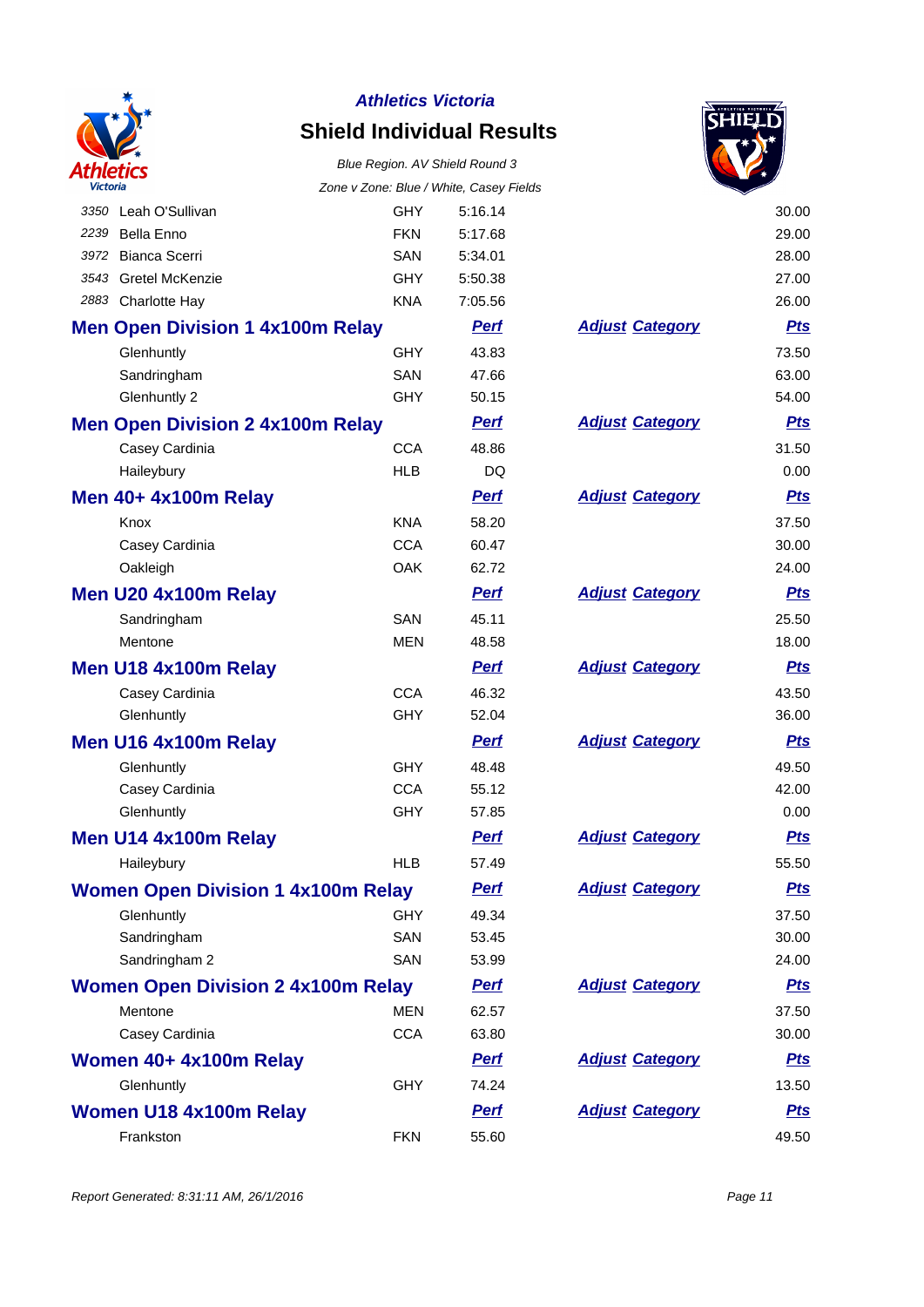

# **Shield Individual Results**



| Women U16 4x100m Relay                    |            | <b>Perf</b>      | <b>Adjust Category</b> | <u>Pts</u> |
|-------------------------------------------|------------|------------------|------------------------|------------|
| Sandringham                               | <b>SAN</b> | 50.79            |                        | 49.50      |
| Casey Cardinia                            | <b>CCA</b> | 56.41            |                        | 42.00      |
| Sandringham                               | <b>SAN</b> | 58.78            |                        | 0.00       |
| <b>Women U14 4x100m Relay</b>             |            | <b>Perf</b>      | <b>Adjust Category</b> | <b>Pts</b> |
| Casey Cardinia                            | <b>CCA</b> | 56.96            |                        | 49.50      |
| Haileybury                                | <b>HLB</b> | 50.30            |                        | 0.00       |
| <b>Women U14 80m Hurdles</b>              |            | <b>Perf</b>      | <b>Adjust Category</b> | <b>Pts</b> |
| 1687 Skye Carter                          | <b>MEN</b> | 14.06(0.7)       | 76cm                   | 33.00      |
| 3386 Aisling O'Connor Buckley             | <b>GHY</b> | 14.34(0.7)       | 76cm                   | 30.00      |
| Ebony Zuydwyk<br>3671                     | <b>FKN</b> | 14.43            | 76cm                   | 28.00      |
| 3269<br>Jennifer Macdonald                | <b>CCA</b> | 14.59(0.7)       | 76cm                   | 26.00      |
| 3543 Gretel McKenzie                      | <b>GHY</b> | 15.13            | 76cm                   | 24.00      |
| 3800 Amy McKinley                         | <b>MEN</b> | 15.28(0.7)       | 76cm                   | 22.00      |
| 3519 Abigail Newman                       | <b>GHY</b> | 18.76            | 76cm                   | 0.00       |
| <b>Men U14 90m Hurdles</b>                |            | <b>Perf</b>      | <b>Adjust Category</b> | <u>Pts</u> |
| 276 Liam Glew                             | <b>GHY</b> | 17.74(1.0)       | 76cm                   | 37.00      |
| <b>Women U18 90m Hurdles</b>              |            | <b>Perf</b>      | <b>Adjust Category</b> | <b>Pts</b> |
| 2865 Piper Montag                         | <b>MAC</b> | $14.81 (-0.0)$   |                        | 0.00       |
| <b>Women U16 90m Hurdles</b>              |            | <b>Perf</b>      | <b>Adjust Category</b> | <u>Pts</u> |
| 4044 Kaelah Elvish                        | <b>FKN</b> | $14.64$ $(-0.0)$ | 76cm                   | 33.00      |
| 3621 Chloe Satchwell                      | <b>CCA</b> | $14.75$ $(-0.0)$ | 76cm                   | 30.00      |
| <b>Men U16 100m Hurdles</b>               |            | <b>Perf</b>      | <b>Adjust Category</b> | <u>Pts</u> |
| 206 Aaron Leferink                        | SAN        | 13.57(1.4)       | 84cm                   | 33.00      |
| 4722 Will McIntyre                        | SAN        | $14.38 (-0.3)$   | 84cm                   | 30.00      |
| 191<br>Jesse Scholz                       | <b>GHY</b> | $14.69$ $(-0.3)$ | 84cm                   | 28.00      |
| 4650 Lewis Bailey                         | <b>FKN</b> | $14.76 (-0.3)$   | 84cm                   | 26.00      |
| 3822 Michael Hough                        | <b>KNA</b> | $16.29 (-0.3)$   | 84cm                   | 24.00      |
| 4476 Bayley Carlin                        | <b>KNA</b> | $17.33 (-0.3)$   | 84cm                   | 22.00      |
| <b>Women Open Division 1 100m Hurdles</b> |            | <b>Perf</b>      | <b>Adjust Category</b> | <u>Pts</u> |
| 3173 Jennifer King                        | <b>GHY</b> | $16.16 (-0.1)$   | 84cm                   | 25.00      |
| 1027 Cassie Higham                        | <b>GHY</b> | $27.28 (-0.1)$   | 84cm                   | 22.00      |
| <b>Women Open Division 2 100m Hurdles</b> |            | <b>Perf</b>      | <b>Adjust Category</b> | <u>Pts</u> |
| 1008 Kimberley Boyce                      | <b>FKN</b> | $17.55 (-0.1)$   | 84cm                   | 25.00      |
| 4396 Stephanie Comfort                    | <b>CCA</b> | $20.08 (-0.1)$   | 84cm                   | 22.00      |
| <b>Women U18 100m Hurdles</b>             |            | <b>Perf</b>      | <b>Adjust Category</b> | <u>Pts</u> |
| 4165 Claudia Whitfort                     | <b>GHY</b> | 17.31            | 76cm                   | 33.00      |
| <b>Men Open Division 2 110m Hurdles</b>   |            | <b>Pert</b>      | <b>Adjust Category</b> | <u>Pts</u> |
| 3697 Nicholas Merrick                     | <b>CCA</b> | 15.50            | 106cm                  | 21.00      |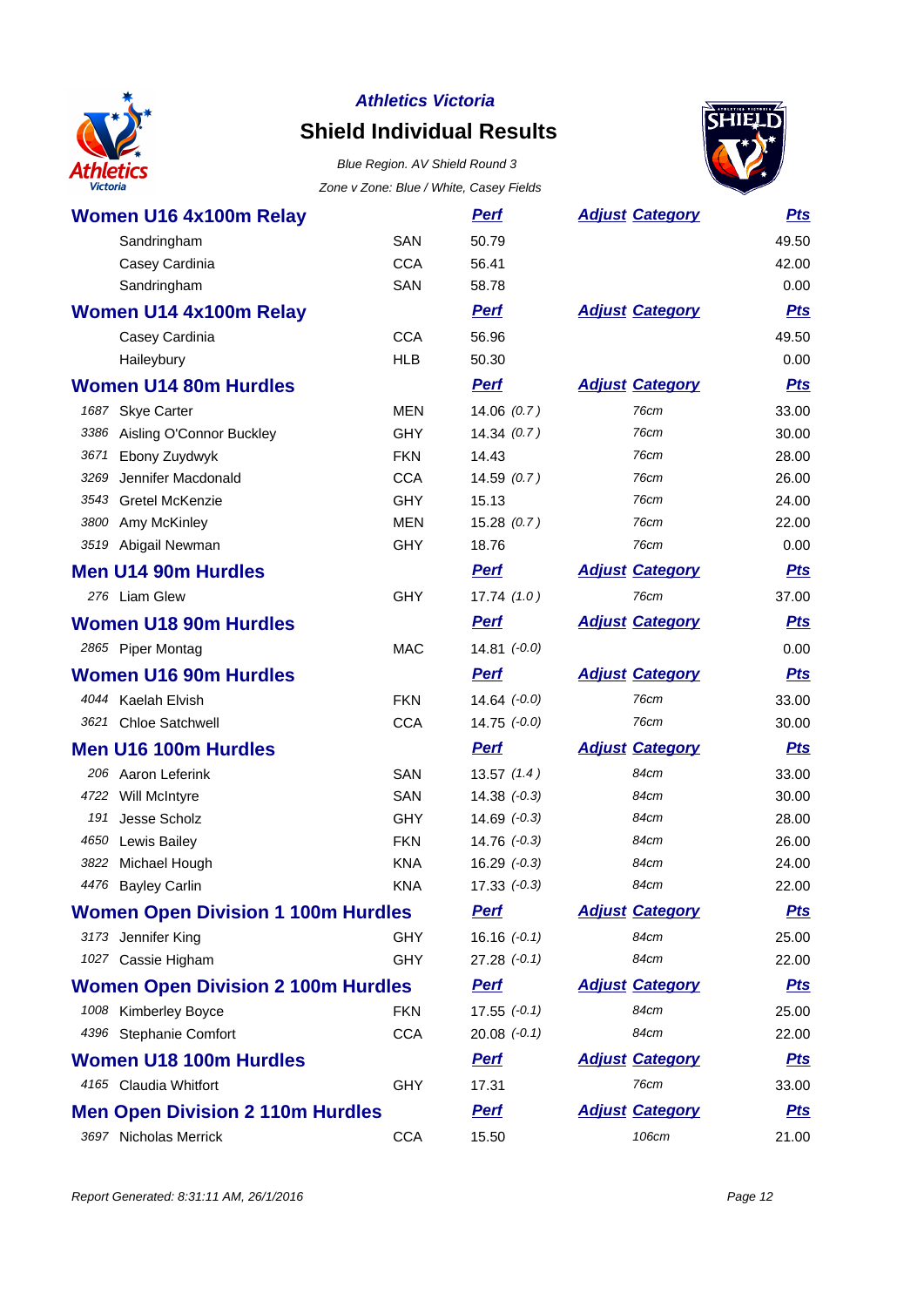

# **Shield Individual Results**



| Men 40+ 110m Hurdles                    |            | <u>Perf</u>    |               | <b>Adjust Category</b> | <u>Pts</u> |
|-----------------------------------------|------------|----------------|---------------|------------------------|------------|
| 3869<br><b>Brad Krawczyk</b>            | <b>KNA</b> | 16.34          |               | 99cm                   | 25.00      |
| 3817 Patrick Leane                      | <b>OAK</b> | 22.55(1.3)     |               | 21.19 M60 (100m,84cm); | 22.00      |
| 4035 Brendan Leane                      | <b>OAK</b> | 21.75(1.3)     |               | M50 (100m, 91cm);      | 20.00      |
| <b>Men U18 110m Hurdles</b>             |            | <b>Perf</b>    |               | <b>Adjust Category</b> | <b>Pts</b> |
| 3696 Benjamin Merrick                   | <b>CCA</b> | 18.10 $(-0.1)$ |               | 91cm                   | 29.00      |
| 3017 Tom Tanojevic                      | SAN        | $19.28 (-0.1)$ |               | 91cm                   | 26.00      |
| 1803 Dane Johns                         | <b>CCA</b> | 19.98          |               | 91cm                   | 24.00      |
| <b>Men Open Division 1 2000m Walk</b>   |            | <b>Perf</b>    |               | <b>Adjust Category</b> | <b>Pts</b> |
| 2615 Julian Boland                      | <b>MEN</b> | 12:39.96       |               |                        | 49.00      |
| 3337 Anthony Doran                      | <b>GHY</b> | 12:47.14       |               |                        | 46.00      |
| 1012 Philip Hutton                      | GHY        | 14:09.28       |               |                        | 44.00      |
| 3842 John Morrison                      | SAN        | 14:13.86       |               |                        | 42.00      |
| Men 40+ 2000m Walk                      |            | <b>Perf</b>    |               | <b>Adjust Category</b> | <b>Pts</b> |
| 1321 Ralph Bennett                      | <b>GHY</b> | 12:04.96       | 10:23.46 M60; |                        | 25.00      |
| Simon Baker<br>4260                     | <b>OAK</b> | 11:21.44       | 10:33.73 M50; |                        | 22.00      |
| 1948 Rupert Van Dongen                  | <b>CCA</b> | 11:41.57       |               |                        | 20.00      |
| <b>Men U20 2000m Walk</b>               |            | <b>Perf</b>    |               | <b>Adjust Category</b> | <b>Pts</b> |
| 4105 Callum Fairburn                    | KNA        | 12:28.85       |               |                        | 17.00      |
| <b>Men U18 2000m Walk</b>               |            | <b>Perf</b>    |               | <b>Adjust Category</b> | <u>Pts</u> |
| 1599 Reese Walmsley                     | <b>KNA</b> | 9:07.23        |               |                        | 29.00      |
| <b>Men U16 2000m Walk</b>               |            | <b>Perf</b>    |               | <b>Adjust Category</b> | <b>Pts</b> |
| Hayden Walmsley<br>217                  | <b>KNA</b> | 10:00.29       |               |                        | 33.00      |
| 4245 Joseph Rickard                     | <b>FKN</b> | 13:21.17       |               |                        | 30.00      |
| <b>Men U14 2000m Walk</b>               |            | <b>Perf</b>    |               | <b>Adjust Category</b> | <b>Pts</b> |
| 2887 Nikola Mandic                      | <b>CCA</b> | 9:18.51        |               |                        | 37.00      |
| 275 Corey Dickson                       | <b>KNA</b> | 9:54.21        |               |                        | 34.00      |
| 3030 Will Thompson                      | <b>CCA</b> | 10:02.74       |               |                        | 32.00      |
| <b>Women Open Division 2 2000m Walk</b> |            | <u>Perf</u>    |               | <b>Adjust Category</b> | <u>Pts</u> |
| 1685 Kuniko Bowden                      | <b>MEN</b> | 13:23.84       |               |                        | 25.00      |
| <b>Women 40+ 2000m Walk</b>             |            | <b>Perf</b>    |               | <b>Adjust Category</b> | <b>Pts</b> |
| 80 Heather Carr                         | <b>GHY</b> | 11:08.27       | 9:28.02 F60;  |                        | 9.00       |
| 3825 Gwen Steed                         | <b>GHY</b> | 12:50.42       | 10:54.85 F60; |                        | 6.00       |
| 4547 Sandra Howorth                     | <b>GHY</b> | 13:27.57       | 12:31.04 F50; |                        | 0.00       |
| Women U18 2000m Walk                    |            | <b>Perf</b>    |               | <b>Adjust Category</b> | <u>Pts</u> |
| 3976 Emily Hamilton                     | <b>KNA</b> | 10:13.25       |               |                        | 33.00      |
| 3241 Jessica Lillie                     | <b>KNA</b> | 11:55.01       |               |                        | 30.00      |
| Women U16 2000m Walk                    |            | <b>Perf</b>    |               | <b>Adjust Category</b> | <u>Pts</u> |
| 179 Brodie Richardson                   | KNA        | 11:24.83       |               |                        | 33.00      |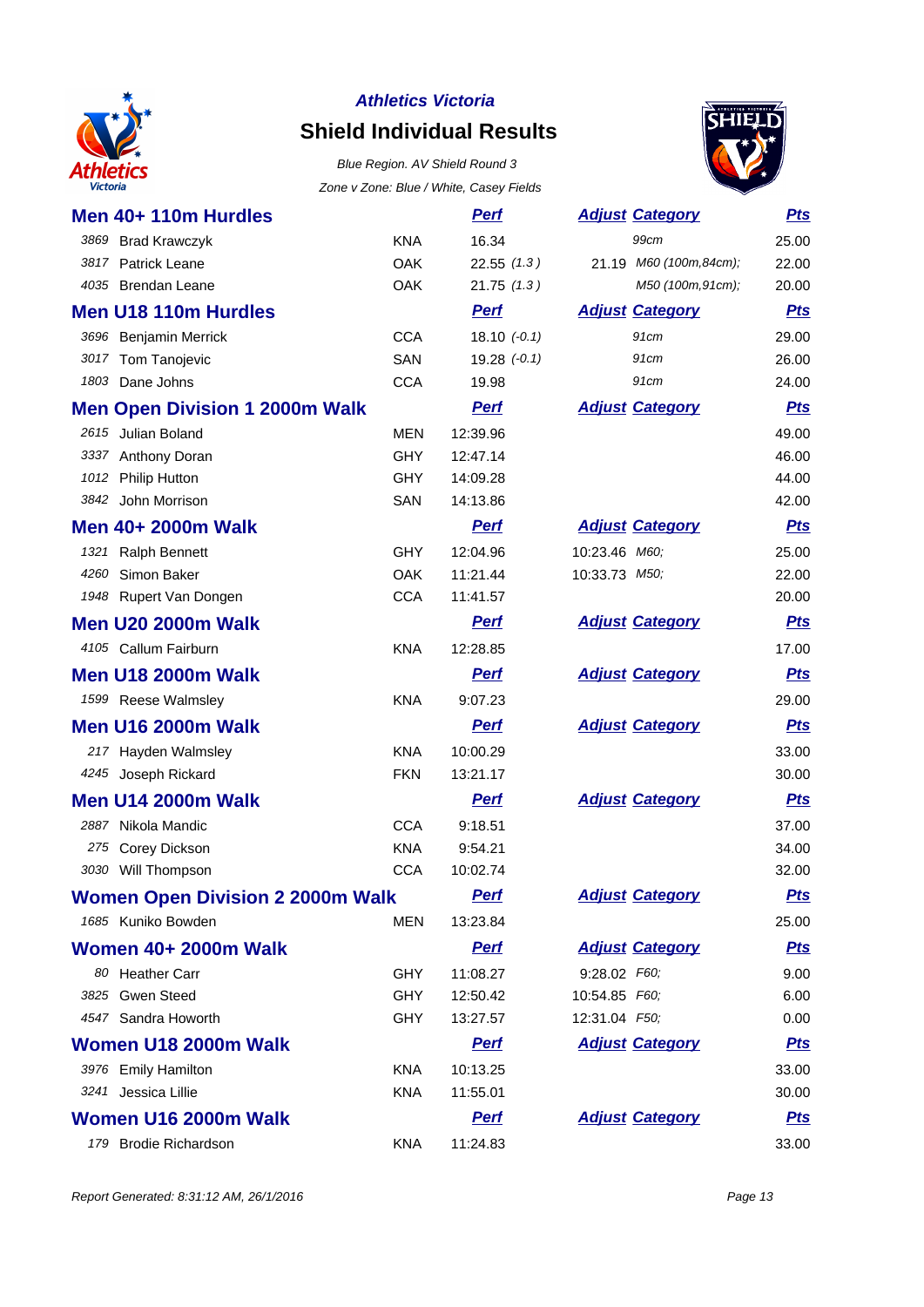

# **Shield Individual Results**



|      | Women U14 2000m Walk                       |            | <u>Perf</u>    |               | <b>Adjust Category</b>      | <u>Pts</u> |
|------|--------------------------------------------|------------|----------------|---------------|-----------------------------|------------|
|      | 2883 Charlotte Hay                         | <b>KNA</b> | 10:53.71       |               |                             | 33.00      |
|      | Men U16 2000m Steeple                      |            | <b>Perf</b>    |               | <b>Adjust Category</b>      | <u>Pts</u> |
|      | 2240 Lachlan Enno                          | <b>FKN</b> | 7:06.71        |               | 76cm                        | 33.00      |
|      | Women 40+ 2000m Steeple                    |            | <b>Perf</b>    |               | <b>Adjust Category</b>      | <b>Pts</b> |
|      | 549 Marlene Gourlay                        | GHY        | 9:46.88        | 7:31.89 F60;  |                             | 9.00       |
|      | Women U18 2000m Steeple                    |            | <b>Perf</b>    |               | <b>Adjust Category</b>      | <b>Pts</b> |
|      | 1740 Kaitlin Barr                          | <b>GHY</b> | 8:06.84        |               | 76cm                        | 33.00      |
|      | Women U16 2000m Steeple                    |            | <b>Perf</b>    |               | <b>Adjust Category</b>      | <b>Pts</b> |
|      | 3202 Meg Oakley Kerr                       | <b>SAN</b> | 7:57.55        |               | 76cm                        | 33.00      |
|      | 2349 Teneille Morrell                      | <b>CCA</b> | 7:57.56        |               | 76cm                        | 30.00      |
|      | 2631 Annabelle Eastman                     | SAN        | 7:58.00        |               | 76cm                        | 28.00      |
|      | Women U14 2000m Steeple                    |            | <b>Perf</b>    |               | <b>Adjust Category</b>      | <b>Pts</b> |
|      | 3955 Jaimee-Lee Code                       | <b>CCA</b> | 8:19.83        |               | 76cm                        | 33.00      |
|      | 3332 KISARNA BERNTSEN                      | <b>MEN</b> | 8:54.03        |               | 76cm                        | 30.00      |
|      | <b>Men Open Division 1 3000m Steeple</b>   |            | <b>Perf</b>    |               | <b>Adjust Category</b>      | <u>Pts</u> |
|      | 1353 Beau Lang                             | <b>GHY</b> | 10:24.43       |               | 91cm                        | 49.00      |
|      | <b>Men Open Division 2 3000m Steeple</b>   |            | <b>Perf</b>    |               | <b>Adjust Category</b>      | <u>Pts</u> |
|      | 1228 Shane Bishop                          | <b>MPA</b> | 11:36.41       |               | 91cm                        | 21.00      |
|      | 2227 Dan Langelaan                         | <b>CCA</b> | 12:03.87       |               | 91cm                        | 18.00      |
|      | Men 40+ 3000m Steeple                      |            | <b>Perf</b>    |               | <b>Adjust Category</b>      | <u>Pts</u> |
|      | 1953 George Dyer                           | <b>KNA</b> | 12:48.77       | 11:47.26 M50; |                             | 25.00      |
| 1259 | <b>Mark Clarence</b>                       | <b>KNA</b> | 12:53.01       |               | 76cm                        | 22.00      |
| 1118 | <b>Adrian Lyness</b>                       | <b>CCA</b> | 15:40.49       |               | 76cm                        | 20.00      |
|      | 3817 Patrick Leane                         | <b>OAK</b> | 12:21.29       |               | 16:33.32 M60 (2000m, 76cm); | 18.00      |
|      | Men U20 3000m Steeple                      |            | <b>Perf</b>    |               | <b>Adjust Category</b>      | <b>Pts</b> |
|      | 4274 Antony Symons                         | <b>MEN</b> | 13:48.75       |               | 91cm                        | 17.00      |
|      | <b>Women Open Division 2 3000m Steeple</b> |            | <u>Perf</u>    |               | <b>Adjust Category</b>      | <b>Pts</b> |
|      | 1685 Kuniko Bowden                         | MEN        | 14:38.74       |               | 76cm                        | 25.00      |
|      | 2228 Kara Langelaan                        | <b>CCA</b> | 17:42.02       |               | 76cm                        | 22.00      |
|      | 5004 Milly Berntsen                        | <b>MEN</b> | 19:26.55       |               | 76cm                        | 20.00      |
|      | <b>Men Open Division 1 Long Jump</b>       |            | <b>Perf</b>    |               | <b>Adjust Category</b>      | <u>Pts</u> |
|      | 3841 Ben King                              | SAN        | 6.18m          |               |                             | 49.00      |
| 1084 | Aidan Debernardi                           | <b>GHY</b> | 6.13m $(+0.0)$ |               |                             | 46.00      |
| 1178 | Tim Rosen                                  | GHY        | 5.91m $(0.1)$  |               |                             | 44.00      |
| 4827 | Steven Coulson                             | SAN        | 5.13m          |               |                             | 42.00      |
| 4946 | Alex Dwyer T/F37                           | <b>FKN</b> | 5.05m          |               |                             | 40.00      |
|      | 3582 Warren Staines                        | <b>FKN</b> | 4.47m          |               |                             | 38.00      |
| 526  | Alexander Newman                           | GHY        | 4.40m          |               |                             | 36.00      |

|              | <b>Adjust Category</b>     | <u>Pts</u> |
|--------------|----------------------------|------------|
|              |                            | 33.00      |
|              | <b>Adjust Category</b>     | <b>Pts</b> |
|              | 76cm                       | 33.00      |
|              | <u>Adjust Category</u>     | <u>Pts</u> |
| 7:31.89 F60; |                            | 9.00       |
|              | <b>Adjust Category</b>     | <u>Pts</u> |
|              | 76cm                       | 33.00      |
|              | <b>Adjust Category</b>     | <u>Pts</u> |
|              | 76cm                       | 33.00      |
|              | 76cm                       | 30.00      |
|              | 76cm                       | 28.00      |
|              | <b>Adjust Category</b>     | <b>Pts</b> |
|              | 76cm                       | 33.00      |
|              | 76cm                       | 30.00      |
|              | <u>Adjust Category</u>     | <u>Pts</u> |
|              | 91cm                       | 49.00      |
|              | <b>Adjust Category</b>     | <b>Pts</b> |
|              | 91cm                       | 21.00      |
|              | 91cm                       | 18.00      |
|              | <u>Adjust Category</u>     | <u>Pts</u> |
| 1:47.26 M50; |                            | 25.00      |
|              | 76cm                       | 22.00      |
|              | 76cm                       | 20.00      |
|              | 6:33.32 M60 (2000m, 76cm); | 18.00      |
|              | <b>Adjust Category</b>     | <u>Pts</u> |
|              | 91cm                       | 17.00      |
|              | <b>Adjust Category</b>     | <u>Pts</u> |
|              | 76cm                       | 25.00      |
|              | 76cm                       | 22.00      |
|              | 76cm                       | 20.00      |
|              | <b>Adjust Category</b>     | <b>Pts</b> |
|              |                            | 49.00      |
|              |                            | 46.00      |
|              |                            | 44.00      |
|              |                            | 42.00      |
|              |                            | 40.00      |
|              |                            | 38.00      |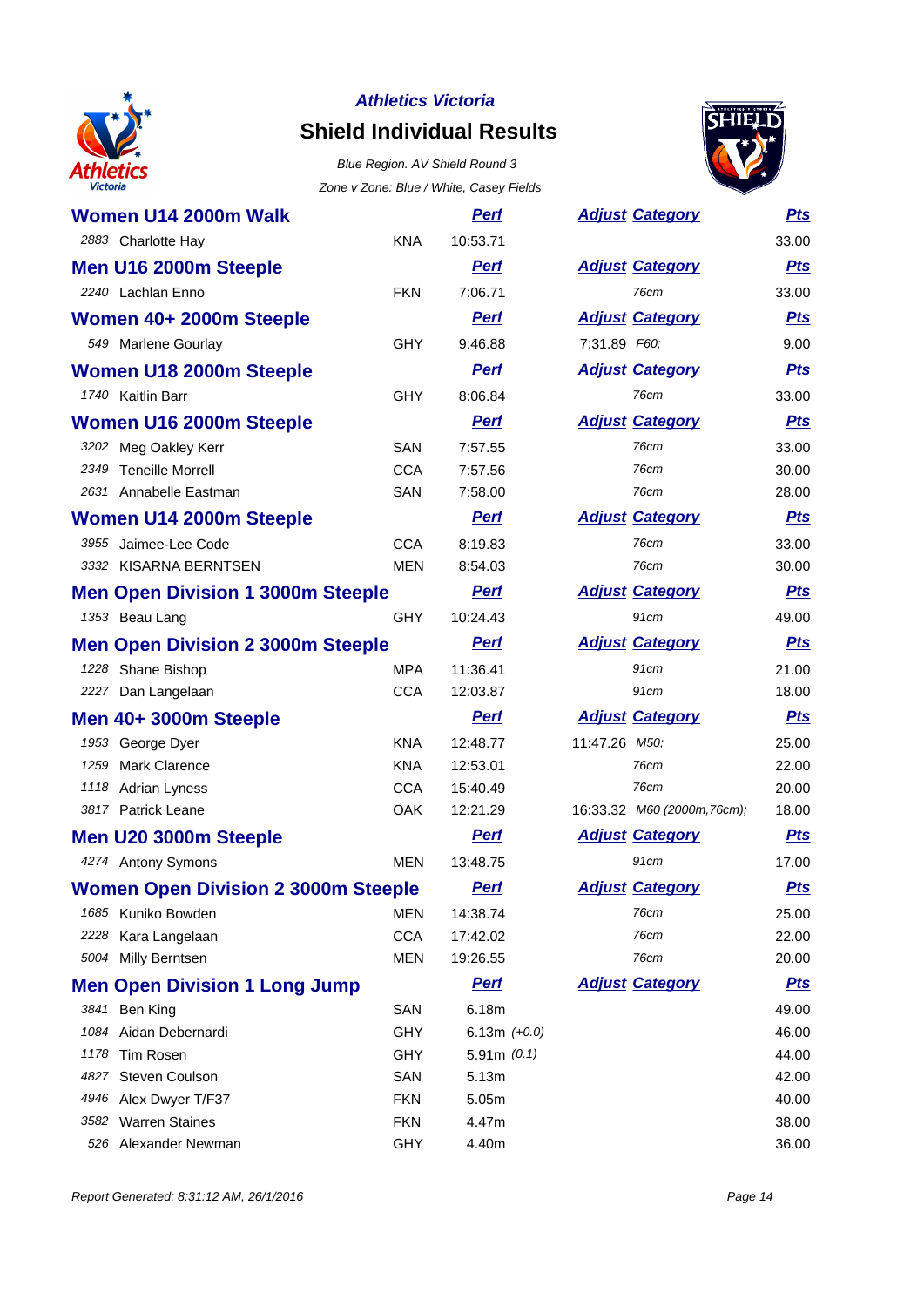

#### **Shield Individual Results**

 William Little GHY 2.95m 34.00 Blue Region. AV Shield Round 3 Zone v Zone: Blue / White, Casey Fields

**Men Open Division 2 Long Jump Perf Perf Adjust** Category **Pts** 



 Evander D'Silva CCA 5.66m 21.00 Steven Bonfadini MPA 5.45m 18.00 2307 Alasdair O'Brien Carrier Contract Contract Contract Contract Contract Contract On Contract Contract On the O Matthew Dunn OAK 4.75m 14.00 3457 Myer Vorchheimer **MAC** 3.14m 3457 Myer Vorchheimer Nicholas Merrick CCA NM 0.00 Rebecca Leane OAK 3.63m 0.00 **Men 40+ Long Jump Perf Perf Adjust Category Pts**  Brad Krawczyk KNA 6.01m (+0.0) 25.00 Patrick Leane OAK 3.85m 4.77m M60; 22.00 Brendan Leane OAK 4.07m 4.55m M50; 20.00 Peter Beuger CCA 4.44m 18.00 3540 Andrew Crawley **GHY** 3.29m 3.68m *M50;* 16.00 4483 Noel Fairburn 14.00 KNA 3.09m 3.46m M50; 14.00 Paul Olsson CCA NM M50; 0.00 **Men U20 Long Jump Perf Perf Adjust Category Pts** 44 Henry Smith 17.00 SAN 6.87m 17.00 Josh Linford SAN 6.12m 14.00 4274 Antony Symons **MEN** 4.97m **Men U18 Long Jump Perf Perf Adjust Category Pts**  James De Silva FKN 6.48m (+0.0) 29.00 Michael Cann FKN 6.25m 26.00 Dane Johns CCA 5.57m (+0.0) 24.00 Harry Blackburn KNA 5.21m 22.00 Samuel Toll GHY 4.32m 20.00 William Ockenden GHY 4.20m 18.00 Reese Walmsley KNA 4.08m 16.00 Tom Tanojevic SAN NM 0.00 Shaun Dowell T/F20 KNA NM 0.00 **Men U16 Long Jump Perf Perf Adjust Category Pts**  Jai Taylor FKN 5.99m (+0.0) 33.00 Isaac Taylor FKN 5.88m 30.00 Yotam Kimchi GHY 5.67m 28.00 Patrick Myles MEN 5.46m (-0.2) 26.00 Aaron Leferink SAN 5.42m 24.00

 HAYDEN WOLRATH HLB 5.38m 22.00 4722 Will McIntyre 20.00 Cameron De Bruin CCA 4.92m 18.00

Report Generated: 8:31:13 AM, 26/1/2016 **Page 15** Associated: 8:31:13 AM, 26/1/2016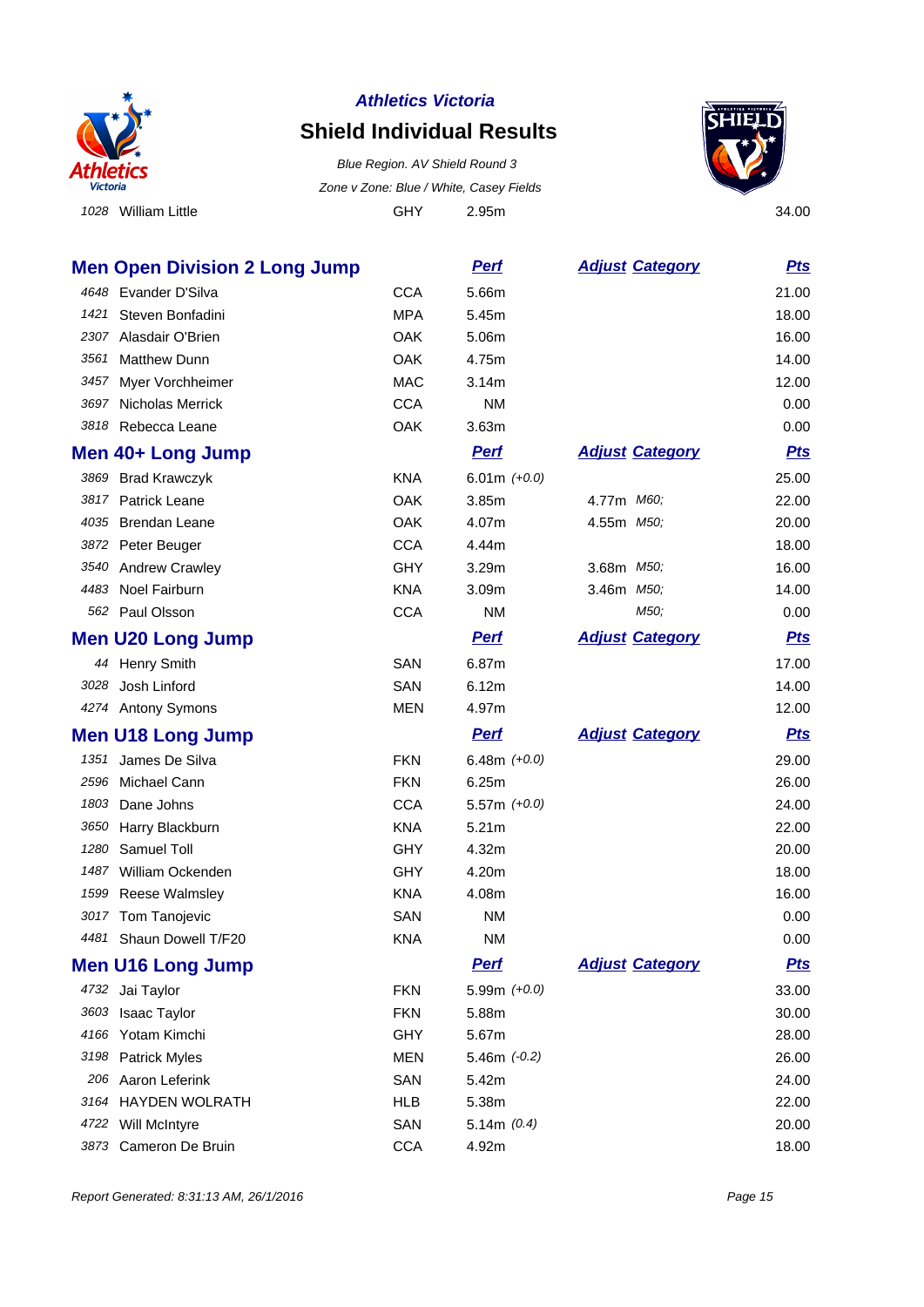

# **Shield Individual Results**

#### Blue Region. AV Shield Round 3 Zone v Zone: Blue / White, Casey Fields



|      |                                        | Zone v Zone: Blue / white, Casey Fleids |                |                        |            |
|------|----------------------------------------|-----------------------------------------|----------------|------------------------|------------|
| 3509 | Declan McBean                          | <b>HLB</b>                              | 4.88m          |                        | 16.00      |
| 3511 | <b>TRISTAN ABBOTT</b>                  | <b>CCA</b>                              | 4.87m          |                        | 14.00      |
| 4476 | <b>Bayley Carlin</b>                   | <b>KNA</b>                              | 4.53m          |                        | 12.00      |
| 217  | Hayden Walmsley                        | <b>KNA</b>                              | 3.22m          |                        | 10.00      |
| 1041 | Tom Ryan                               | <b>CCA</b>                              | 3.74m          |                        | 0.00       |
| 3142 | <b>SIFAN BADADA</b>                    | <b>HLB</b>                              | 4.50m          |                        | 0.00       |
| 3163 | Jack Buller                            | <b>HLB</b>                              | 4.50m          |                        | 0.00       |
| 3405 | Zach Lane                              | <b>FKN</b>                              | 4.60m          |                        | 0.00       |
| 4573 | Ky Morgenthaler                        | <b>MEN</b>                              | <b>NM</b>      |                        | 0.00       |
|      | 4861 Gabriel Shaw                      | GHY                                     | <b>NM</b>      |                        | 0.00       |
|      | <b>Men U14 Long Jump</b>               |                                         | <b>Perf</b>    | <b>Adjust Category</b> | <b>Pts</b> |
|      | 3814 Tristan Rogers                    | <b>FKN</b>                              | 5.33m          |                        | 37.00      |
| 276  | Liam Glew                              | <b>GHY</b>                              | 4.55m          |                        | 34.00      |
| 285  | <b>Ronin Barrett</b>                   | <b>FKN</b>                              | 4.15m          |                        | 32.00      |
|      | 275 Corey Dickson                      | <b>KNA</b>                              | 3.72m          |                        | 30.00      |
|      | <b>Women Open Division 1 Long Jump</b> |                                         | <b>Pert</b>    | <b>Adjust Category</b> | <b>Pts</b> |
|      | 3136 Emma Knight                       | SAN                                     | 5.66m $(+0.0)$ |                        | 25.00      |
|      | 1027 Cassie Higham                     | <b>GHY</b>                              | 3.27m          |                        | 22.00      |
|      | 1475 Anna Ross                         | <b>GHY</b>                              | 3.14m          |                        | 20.00      |
|      | 1051 Dana Dekkers                      | <b>GHY</b>                              | 3.13m          |                        | 18.00      |
|      | <b>Women Open Division 2 Long Jump</b> |                                         | <b>Pert</b>    | <b>Adjust Category</b> | <b>Pts</b> |
| 3903 | <b>Elise Ponchard</b>                  | <b>FKN</b>                              | 4.09m          |                        | 25.00      |
| 4396 | Stephanie Comfort                      | <b>CCA</b>                              | 3.95m          |                        | 22.00      |
| 2037 | Joanne Pratt                           | <b>CCA</b>                              | 3.25m          |                        | 20.00      |
| 1886 | Helen Bryan                            | <b>MEN</b>                              | 2.94m          |                        | 18.00      |
|      | 2038 Megan Pratt                       | <b>CCA</b>                              | 2.42m          |                        | 0.00       |
|      | <b>Women U18 Long Jump</b>             |                                         | <b>Pert</b>    | <b>Adjust Category</b> | <u>Pts</u> |
|      | 4065 Cassandra Cain                    | <b>FKN</b>                              | 5.06m          |                        | 33.00      |
|      | 2865 Piper Montag                      | <b>MAC</b>                              | 4.94m $(+0.0)$ |                        | 30.00      |
|      | 3411 Ella Collis                       | <b>MEN</b>                              | 4.80m          |                        | 28.00      |
| 1006 | Jordyn McConchie                       | <b>FKN</b>                              | 4.69m          |                        | 26.00      |
| 4537 | Alyssa Prosser                         | <b>CCA</b>                              | 4.52m          |                        | 24.00      |
| 3708 | Shayla Beuger                          | <b>CCA</b>                              | 4.47m          |                        | 22.00      |
| 3241 | Jessica Lillie                         | <b>KNA</b>                              | 3.67m          |                        | 20.00      |
| 4576 | <b>Tasmin Elwin</b>                    | <b>FKN</b>                              | 4.21m          |                        | 0.00       |
|      | 4174 Amy DiNicolantonio                | <b>CCA</b>                              | 4.04m          |                        | 0.00       |
|      | <b>Women U16 Long Jump</b>             |                                         | <b>Perf</b>    | <b>Adjust Category</b> | <u>Pts</u> |
|      | 3795 Khoeby Holohan                    | SAN                                     | 5.15m          |                        | 33.00      |
|      | 3413 Bridie Kelly                      | <b>FKN</b>                              | 4.99m          |                        | 30.00      |
|      | 4044 Kaelah Elvish                     | <b>FKN</b>                              | 4.96m $(+0.0)$ |                        | 28.00      |
| 4145 | Bianca Fernando                        | <b>CCA</b>                              | 4.52m          |                        | 26.00      |
| 3621 | Chloe Satchwell                        | <b>CCA</b>                              | 4.20m          |                        | 24.00      |

Report Generated: 8:31:14 AM, 26/1/2016 **Page 16**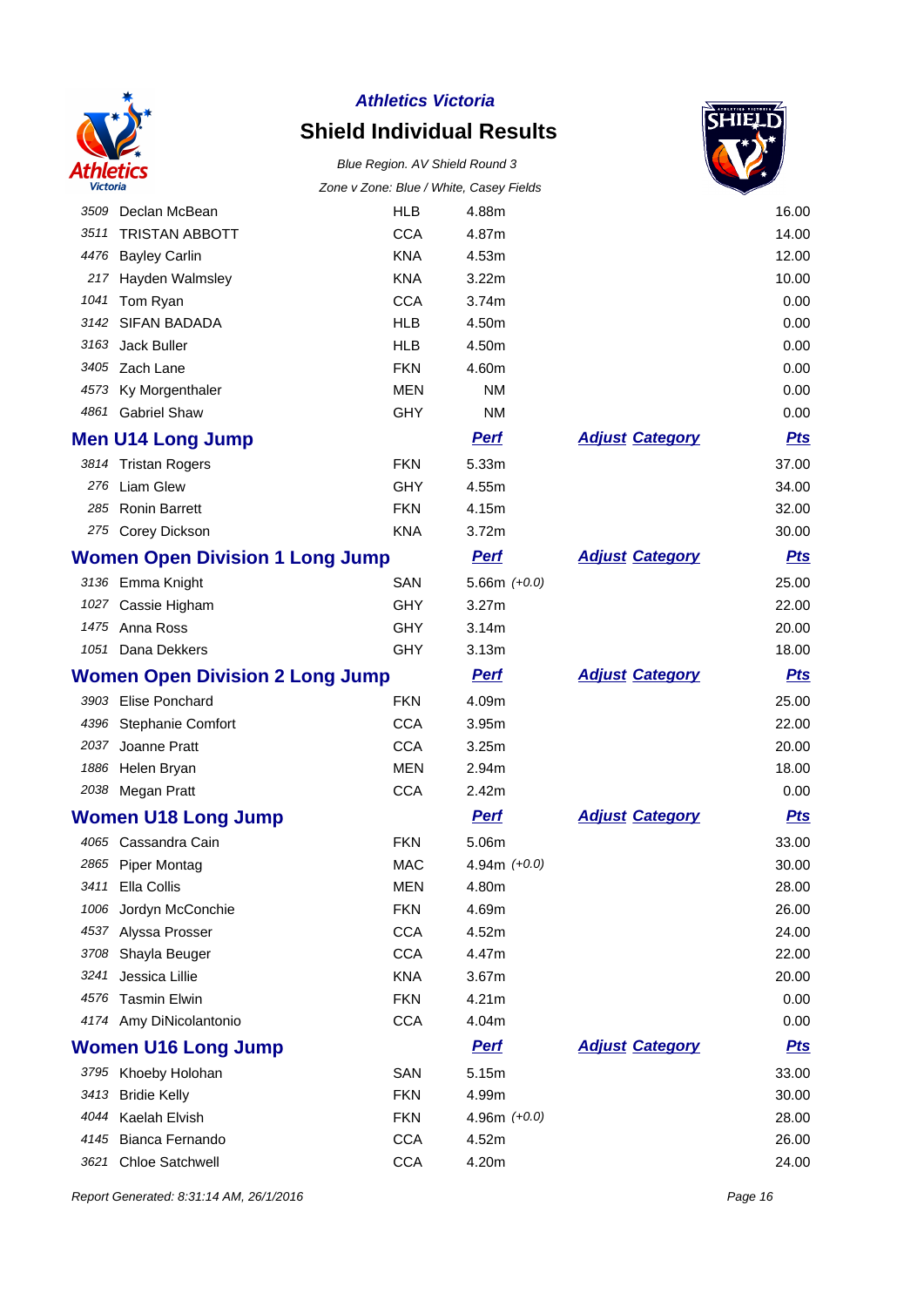

# **Shield Individual Results**



|      |                                       |            | Zune v Zune. Diue / Willie, Casey Fields |                        |            |
|------|---------------------------------------|------------|------------------------------------------|------------------------|------------|
|      | 3651 Holly Hodges                     | <b>KNA</b> | 4.13m                                    |                        | 22.00      |
| 3799 | Daina Kasperaitis                     | <b>MEN</b> | 4.11m                                    |                        | 20.00      |
| 4854 | sophia ryan                           | GHY        | 3.92m                                    |                        | 18.00      |
| 179  | <b>Brodie Richardson</b>              | <b>KNA</b> | 3.27m                                    |                        | 16.00      |
| 3638 | Ruby Paterno                          | <b>MEN</b> | <b>NM</b>                                |                        | 0.00       |
| 3832 | Tayla Jade Hughes                     | <b>FKN</b> | 4.40m                                    |                        | 0.00       |
|      | <b>Women U14 Long Jump</b>            |            | <b>Perf</b>                              | <b>Adjust Category</b> | <b>Pts</b> |
| 281  | Mietta Russell                        | SAN        | $5.14m (-0.8)$                           |                        | 33.00      |
| 4066 | <b>Charlotte Cain</b>                 | <b>FKN</b> | 5.07m                                    |                        | 30.00      |
| 3963 | Alyssa Neale                          | <b>CCA</b> | 4.38m                                    |                        | 28.00      |
| 3269 | Jennifer Macdonald                    | <b>CCA</b> | 4.32m                                    |                        | 26.00      |
| 3386 | Aisling O'Connor Buckley              | GHY        | 4.27m                                    |                        | 24.00      |
| 3145 | Hope Kareta                           | <b>HLB</b> | 4.16m                                    |                        | 22.00      |
| 3290 | Isabella Harper                       | GHY        | 4.15m                                    |                        | 20.00      |
| 2814 | Mimi Bartels                          | SAN        | 4.04m                                    |                        | 18.00      |
| 3272 | <b>DANA FOMIN</b>                     | <b>HLB</b> | 3.58m                                    |                        | 16.00      |
| 260  | Dayna Crees T/F35                     | <b>CCA</b> | 2.38m                                    |                        | 0.00       |
| 3446 | Anastasia Weller                      | <b>CCA</b> | 4.26m                                    |                        | 0.00       |
|      | 3454 Felicity Jouvelet                | <b>CCA</b> | 3.71m                                    |                        | 0.00       |
| 3519 | Abigail Newman                        | GHY        | 3.25m                                    |                        | 0.00       |
| 3543 | Gretel McKenzie                       | <b>GHY</b> | 4.03m                                    |                        | 0.00       |
| 3955 | Jaimee-Lee Code                       | <b>CCA</b> | 3.97m                                    |                        | 0.00       |
|      | 4715 Gemma Craddock                   | <b>GHY</b> | 3.56m                                    |                        | 0.00       |
|      | <b>Men Open Division 1 Pole Vault</b> |            | <b>Perf</b>                              | <b>Adjust Category</b> | <b>Pts</b> |
|      | 1353 Beau Lang                        | GHY        | 2.50m                                    |                        | 49.00      |
|      | <b>Men Open Division 2 Pole Vault</b> |            | <b>Pert</b>                              | <b>Adjust Category</b> | <b>Pts</b> |
|      | 3815 Daniel Leane                     | OAK        | 4.45m                                    |                        | 21.00      |
|      | Men 40+ Pole Vault                    |            | <b>Pert</b>                              | <b>Adjust Category</b> | <b>Pts</b> |
|      | 4719 Mark Jouvelet                    | <b>CCA</b> | 2.50m                                    |                        | 25.00      |
|      | 3817 Patrick Leane                    | OAK        | 1.60m                                    | 2.01m M60;             | 22.00      |
|      | 4035 Brendan Leane                    | OAK        | 1.60m                                    | 1.76m M50;             | 20.00      |
|      | <b>Men U20 Pole Vault</b>             |            | <b>Perf</b>                              | <b>Adjust Category</b> | <u>Pts</u> |
|      | 4274 Antony Symons                    | MEN        | 4.00m                                    |                        | 17.00      |
|      | <b>Men U18 Pole Vault</b>             |            | <b>Perf</b>                              | <b>Adjust Category</b> | <b>Pts</b> |
|      | 1803 Dane Johns                       | <b>CCA</b> | 2.95m                                    |                        | 27.50      |
|      | 3017 Tom Tanojevic                    | SAN        | 2.95m                                    |                        | 27.50      |
|      | 3650 Harry Blackburn                  | <b>KNA</b> | 2.05m                                    |                        | 24.00      |
|      | Women 40+ Pole Vault                  |            | <b>Pert</b>                              | <b>Adjust Category</b> | <u>Pts</u> |
|      | 3364 Vicki Charles                    | <b>GHY</b> | 1.75m                                    | 2.03m F50;             | 9.00       |
|      | <b>Women U18 Pole Vault</b>           |            | <b>Perf</b>                              | <b>Adjust Category</b> | <u>Pts</u> |
|      | 4144 Tessa Bottomley                  | <b>CCA</b> | 2.05m                                    |                        | 33.00      |
|      |                                       |            |                                          |                        |            |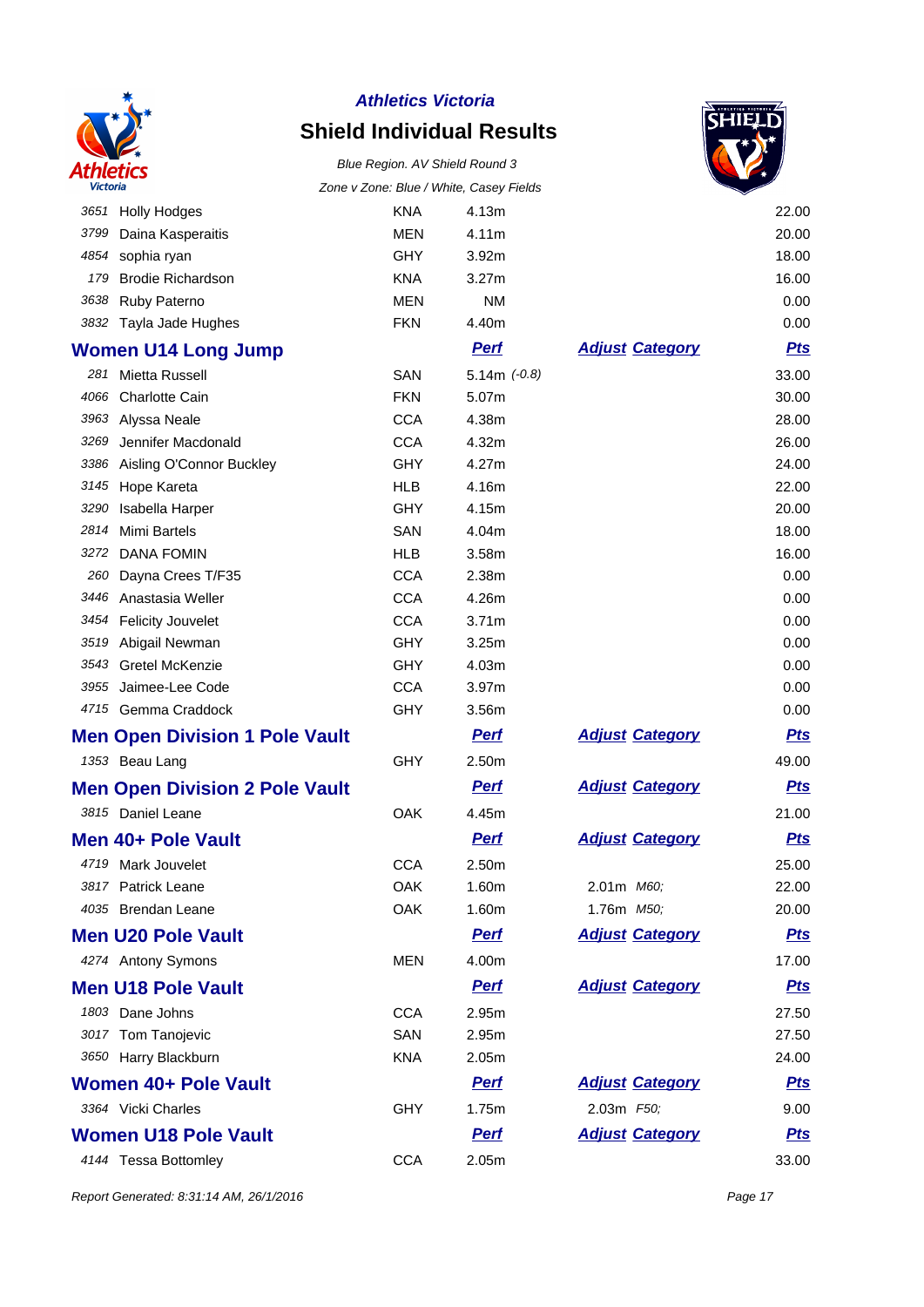

# **Shield Individual Results**



| <b>Women U16 Pole Vault</b>        |            | <u>Perf</u> | <b>Adjust Category</b> | <b>Pts</b> |
|------------------------------------|------------|-------------|------------------------|------------|
| 4508 Montana Green                 | <b>MEN</b> | 2.50m       |                        | 33.00      |
| 4992 Olivia Antonello              | <b>CCA</b> | 1.60m       |                        | 30.00      |
| <b>Women U14 Pole Vault</b>        |            | <b>Perf</b> | <b>Adjust Category</b> | <u>Pts</u> |
| 3454 Felicity Jouvelet             | <b>CCA</b> | 1.75m       |                        | 33.00      |
| <b>Men Open Division 1 Javelin</b> |            | <b>Perf</b> | <b>Adjust Category</b> | <b>Pts</b> |
| 5026 Thomas Farr                   | <b>MEN</b> | 51.07m      | 800g                   | 49.00      |
| 1353<br>Beau Lang                  | GHY        | 42.73m      | 800g                   | 46.00      |
| 4705 Andrew Farr                   | <b>MEN</b> | 37.28m      | 800g                   | 44.00      |
| 2005 Craig Fairburn                | <b>KNA</b> | 37.16m      | 800g                   | 42.00      |
| 526 Alexander Newman               | <b>GHY</b> | 32.16m      | 800g                   | 40.00      |
| 3582 Warren Staines                | <b>FKN</b> | 28.21m      | 800g                   | 38.00      |
| <b>William Little</b><br>1028      | GHY        | 19.20m      | 800g                   | 36.00      |
| 538 Geoffrey Pittman               | <b>GHY</b> | ΝM          | 800g                   | 0.00       |
| <b>Men Open Division 2 Javelin</b> |            | <b>Perf</b> | <b>Adjust Category</b> | <b>Pts</b> |
| 4143 Sebastien Kerty Blaise        | <b>CCA</b> | 59.90m      | 800g                   | 21.00      |
| Rebecca Leane<br>3818              | <b>OAK</b> | 14.54m      | 800g                   | 18.00      |
| 32 Matthew De Bruin                | <b>CCA</b> | <b>NM</b>   | 800g                   | 0.00       |
| Men 40+ Javelin                    |            | <b>Perf</b> | <b>Adjust Category</b> | <u>Pts</u> |
| 3869<br><b>Brad Krawczyk</b>       | <b>KNA</b> | 41.25m      | 800g                   | 25.00      |
| Mark Cauchi<br>1262                | <b>OAK</b> | 36.30m      | 41.01m M50 (700g);     | 22.00      |
| Paul Olsson<br>562                 | <b>CCA</b> | 30.02m      | 33.92m M50 (700g);     | 20.00      |
| 3817 Patrick Leane                 | <b>OAK</b> | 25.28m      | 32.10m M60 (600g);     | 18.00      |
| 3540 Andrew Crawley                | <b>GHY</b> | 24.88m      | 28.11m M50 (700g);     | 16.00      |
| Noel Fairburn<br>4483              | <b>KNA</b> | 22.20m      | 25.08m M50 (700g);     | 14.00      |
| 2010<br>Jeffrey Wright             | <b>KNA</b> | 18.85m      | 21.30m M50 (700g);     | 12.00      |
| 3872 Peter Beuger                  | <b>CCA</b> | 18.66m      | 800g                   | 10.00      |
| <b>Men U20 Javelin</b>             |            | <b>Perf</b> | <b>Adjust Category</b> | <b>Pts</b> |
| 3028 Josh Linford                  | SAN        | 45.00m      | 800g                   | 17.00      |
| 4105 Callum Fairburn               | <b>KNA</b> | 34.11m      | 800g                   | 14.00      |
| Sebastian Zammit<br>3804           | <b>GHY</b> | 31.08m      | 800g                   | 12.00      |
| <b>Men U18 Javelin</b>             |            | <b>Perf</b> | <b>Adjust Category</b> | <u>Pts</u> |
| 3419 Mitchell Hughes               | <b>SAN</b> | 37.16m      | 700g                   | 29.00      |
| 3650<br>Harry Blackburn            | <b>KNA</b> | 36.47m      | 700g                   | 26.00      |
| <b>Stuart Cafarella</b><br>4290    | SAN        | 34.35m      | 700g                   | 24.00      |
| Dane Johns<br>1803                 | <b>CCA</b> | 27.48m      | 700g                   | 22.00      |
| Reese Walmsley<br>1599             | <b>KNA</b> | 24.94m      | 700g                   | 20.00      |
| Joshua Grant<br>4328               | GHY        | 23.11m      | 700g                   | 18.00      |
| William Ockenden<br>1487           | <b>GHY</b> | 22.01m      | 700g                   | 16.00      |
| <b>Blake Johns</b><br>1802         | <b>CCA</b> | 15.38m      | 700g                   | 14.00      |
| Samuel Toll<br>1280                | <b>GHY</b> | <b>NM</b>   | 700g                   | 0.00       |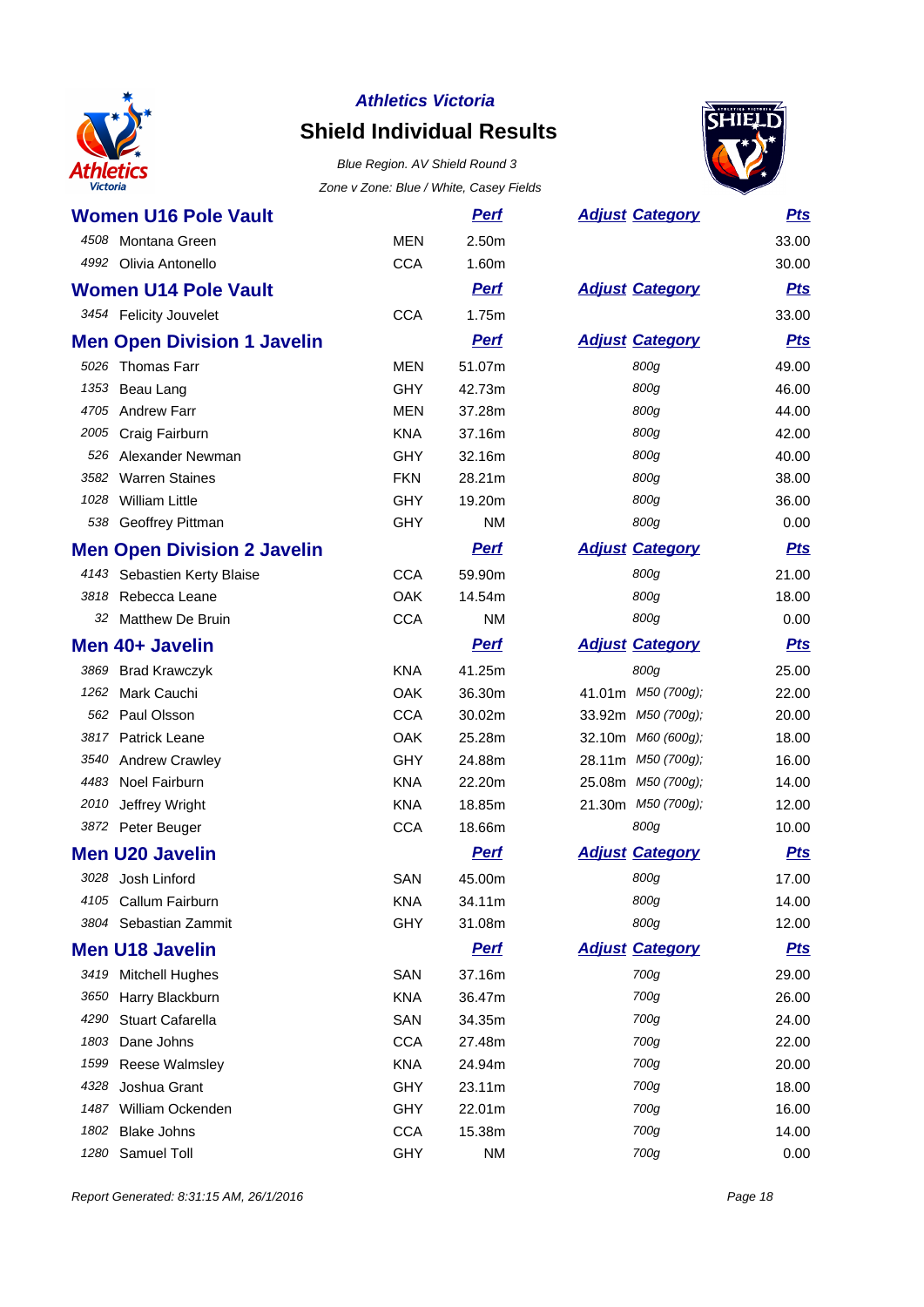

# **Shield Individual Results**





| 1765 Callen Goldsmith                | <b>MPA</b> | <b>NM</b>   | 700g                   | 0.00       |
|--------------------------------------|------------|-------------|------------------------|------------|
| 3017 Tom Tanojevic                   | SAN        | <b>NM</b>   | 700g                   | 0.00       |
| 4481 Shaun Dowell T/F20              | <b>KNA</b> | 7.49m       | 700g                   | 0.00       |
| <b>Men U16 Javelin</b>               |            | <b>Perf</b> | <b>Adjust Category</b> | <u>Pts</u> |
| 3265 Benjamin Petrie                 | <b>FKN</b> | 30.75m      | 700g                   | 33.00      |
| Declan McBean<br>3509                | <b>HLB</b> | 30.48m      | 700g                   | 29.00      |
| 3873<br>Cameron De Bruin             | <b>CCA</b> | 30.48m      | 700g                   | 29.00      |
| 3142 SIFAN BADADA                    | <b>HLB</b> | 28.89m      | 700g                   | 26.00      |
| Jasper Pickering<br>1352             | <b>GHY</b> | 28.67m      | 700g                   | 24.00      |
| 217 Hayden Walmsley                  | <b>KNA</b> | 22.27m      | 700g                   | 22.00      |
| 4788 Mohamed Mohamed                 | <b>FKN</b> | 20.46m      | 700g                   | 20.00      |
| 3455 Lochlan Jouvelet                | <b>CCA</b> | 19.44m      | 700g                   | 18.00      |
| 1041 Tom Ryan                        | <b>CCA</b> | 15.94m      | 700g                   | 0.00       |
| 1234 Ethan Anthony                   | <b>MPA</b> | ΝM          | 700g                   | 0.00       |
| 2831<br><b>Ky Davies</b>             | <b>MPA</b> | <b>NM</b>   | 700g                   | 0.00       |
| 3163 Jack Buller                     | <b>HLB</b> | 17.10m      | 700g                   | 0.00       |
| <b>Men U14 Javelin</b>               |            | <b>Pert</b> | <b>Adjust Category</b> | <b>Pts</b> |
| Rhys Tonkin<br>4577                  | <b>HLB</b> | 36.08m      | 600g                   | 37.00      |
| <b>Trent Matthews</b><br>4399        | <b>FKN</b> | 33.27m      | 600g                   | 34.00      |
| 4665 Finley Pickering                | <b>GHY</b> | 12.82m      | 600g                   | 32.00      |
| <b>Women Open Division 1 Javelin</b> |            | <b>Pert</b> | <b>Adjust Category</b> | <b>Pts</b> |
| 2762 Ruby Holten                     | SAN        | 32.10m      | 600g                   | 25.00      |
| 3681 Jeanette Reyes                  | SAN        | 24.23m      | 600g                   | 22.00      |
| 1027 Cassie Higham                   | <b>GHY</b> | 12.25m      | 600g                   | 20.00      |
| 1475 Anna Ross                       | <b>GHY</b> | 11.25m      | 600g                   | 18.00      |
| <b>Women Open Division 2 Javelin</b> |            | <b>Perf</b> | <b>Adjust Category</b> | <u>Pts</u> |
| 536 Dorn Jenkins                     | <b>MEN</b> | 21.07m      | 600g                   | 25.00      |
| 5004 Milly Berntsen                  | <b>MEN</b> | 16.99m      | 600g                   | 22.00      |
| Joanne Pratt<br>2037                 | <b>CCA</b> | 10.45m      | 600g                   | 20.00      |
| 2038 Megan Pratt                     | <b>CCA</b> | 8.47m       | 600a                   | 18.00      |
| 2194 Heather Whitaker                | MEN        | 16.19m      | 600g                   | 0.00       |
| Women 40+ Javelin                    |            | <b>Perf</b> | <b>Adjust Category</b> | <u>Pts</u> |
| 3364 Vicki Charles                   | GHY        | 17.46m      | 21.12m F50 (500g);     | 9.00       |
| 4547 Sandra Howorth                  | <b>GHY</b> | 15.86m      | 19.19m F50 (500g);     | 6.00       |
| 549 Marlene Gourlay                  | <b>GHY</b> | NM.         | F60 (500g);            | 0.00       |
| 3825 Gwen Steed                      | GHY        | ΝM          | F60 (500g);            | 0.00       |
| 4803 Michelle Ciavarella             | GHY        | 15.40m      | 600g                   | 0.00       |
| <b>Women U20 Javelin</b>             |            | <b>Perf</b> | <b>Adjust Category</b> | <u>Pts</u> |
| 4482 Jackie Dowell                   | <b>KNA</b> | 28.35m      | 600g                   | 9.00       |
| <b>Women U18 Javelin</b>             |            | <b>Perf</b> | <b>Adjust Category</b> | <u>Pts</u> |
| 4537 Alyssa Prosser                  | <b>CCA</b> | 29.19m      | 500g                   | 33.00      |

Report Generated: 8:31:16 AM, 26/1/2016 **Page 19**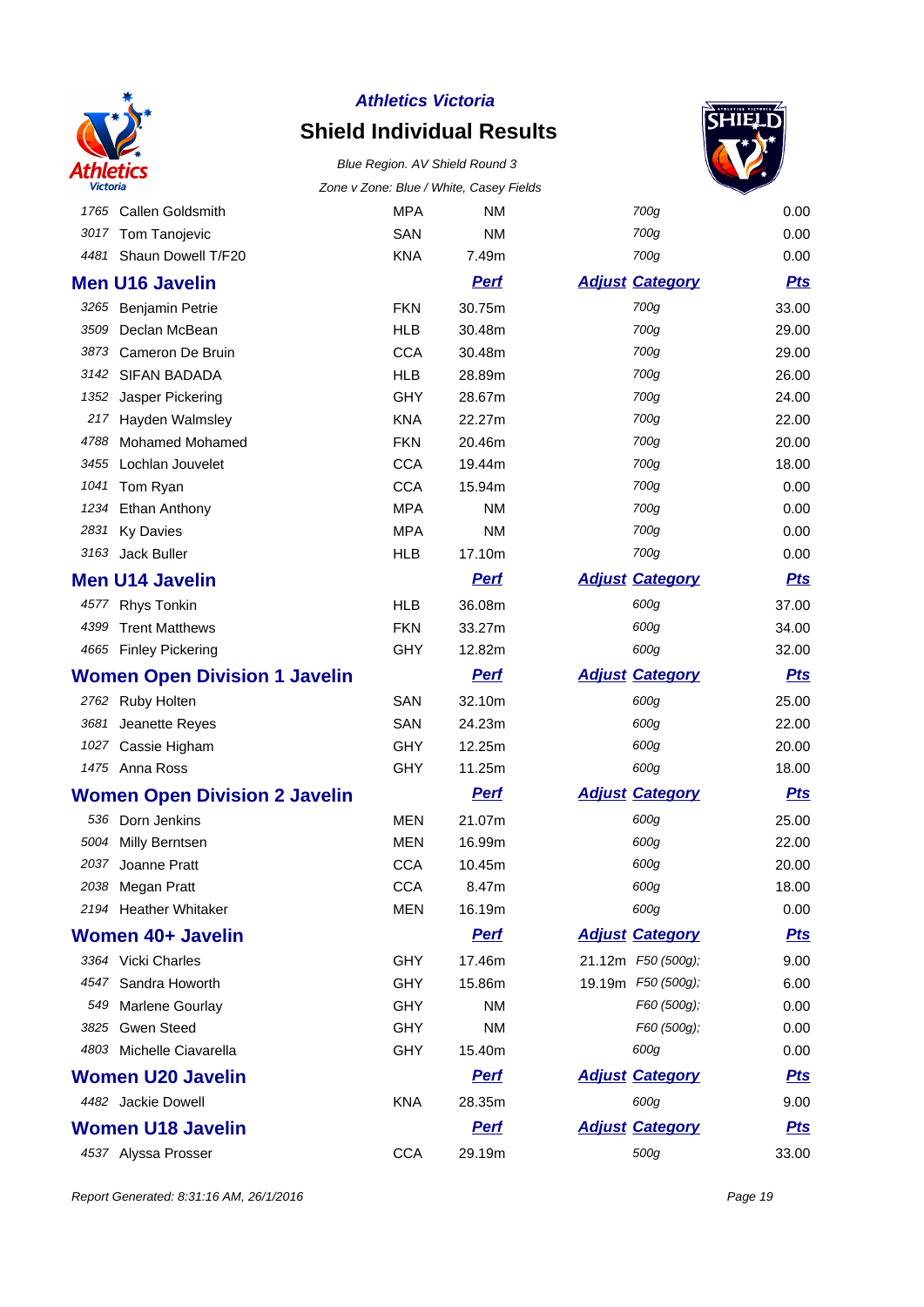

### **Shield Individual Results** Blue Region. AV Shield Round 3



| Victoria |                                   | Zone v Zone: Blue / White, Casey Fields |             |                        |            |
|----------|-----------------------------------|-----------------------------------------|-------------|------------------------|------------|
| 4432     | Samantha Miller                   | <b>GHY</b>                              | 28.29m      | 500g                   | 30.00      |
| 2865     | <b>Piper Montag</b>               | <b>MAC</b>                              | 23.63m      | 500g                   | 28.00      |
|          | <b>Women U16 Javelin</b>          |                                         | <b>Perf</b> | <b>Adjust Category</b> | <u>Pts</u> |
| 3799     | Daina Kasperaitis                 | <b>MEN</b>                              | 27.65m      | 500g                   | 33.00      |
| 3651     | <b>Holly Hodges</b>               | <b>KNA</b>                              | 21.56m      | 500g                   | 30.00      |
| 4287     | Lidia Baxevanis                   | <b>GHY</b>                              | 21.07m      | 500g                   | 28.00      |
| 179      | <b>Brodie Richardson</b>          | <b>KNA</b>                              | 18.30m      | 500g                   | 26.00      |
| 3413     | <b>Bridie Kelly</b>               | <b>FKN</b>                              | 17.64m      | 500g                   | 24.00      |
| 4992     | Olivia Antonello                  | <b>CCA</b>                              | 17.52m      | 500g                   | 22.00      |
| 3999     | Ellen Ashwell                     | <b>CCA</b>                              | 17.06m      | 500g                   | 20.00      |
|          | <b>Women U14 Javelin</b>          |                                         | <b>Perf</b> | <b>Adjust Category</b> | <b>Pts</b> |
|          | 3332 KISARNA BERNTSEN             | <b>MEN</b>                              | 33.77m      | 400g                   | 33.00      |
|          | 3145 Hope Kareta                  | <b>HLB</b>                              | 27.51m      | 400g                   | 30.00      |
|          | 4715 Gemma Craddock               | <b>GHY</b>                              | 21.86m      | 400g                   | 28.00      |
|          | 3963 Alyssa Neale                 | <b>CCA</b>                              | 21.40m      | 400g                   | 26.00      |
| 4400     | Alyssa Wooding                    | <b>FKN</b>                              | 19.24m      | 400g                   | 24.00      |
|          | 3519 Abigail Newman               | GHY                                     | 19.06m      | 400g                   | 22.00      |
|          | <b>Men Open Division 1 Discus</b> |                                         | <b>Perf</b> | <b>Adjust Category</b> | <b>Pts</b> |
| 2936     | <b>Thomas Morehouse</b>           | <b>SAN</b>                              | 33.25m      | 2kg                    | 49.00      |
| 526      | Alexander Newman                  | <b>GHY</b>                              | 28.64m      | 2kg                    | 46.00      |
| 2005     | Craig Fairburn                    | <b>KNA</b>                              | 26.58m      | 2kg                    | 44.00      |
| 3582     | <b>Warren Staines</b>             | <b>FKN</b>                              | 24.70m      | 2kg                    | 42.00      |
| 1353     | Beau Lang                         | <b>GHY</b>                              | 24.41m      | 2kg                    | 40.00      |
|          | 1028 William Little               | GHY                                     | 20.14m      | 2kg                    | 38.00      |
|          | <b>Men Open Division 2 Discus</b> |                                         | <u>Perf</u> | <b>Adjust Category</b> | <u>Pts</u> |
|          | 4143 Sebastien Kerty Blaise       | <b>CCA</b>                              | 30.47m      | 2kg                    | 21.00      |
| 3561     | <b>Matthew Dunn</b>               | OAK                                     | 24.70m      | 2kg                    | 18.00      |
| 3818     | Rebecca Leane                     | OAK                                     | 18.72m      | 2kg                    | 16.00      |
|          | Men 40+ Discus                    |                                         | <b>Perf</b> | <b>Adjust Category</b> | <b>Pts</b> |
|          | 3817 Patrick Leane                | OAK                                     | 33.38m      | 35.04m M60 (1kg);      | 25.00      |
|          | 3540 Andrew Crawley               | <b>GHY</b>                              | 31.38m      | 32.94m M50 (1.5kg);    | 22.00      |
| 562      | Paul Olsson                       | <b>CCA</b>                              | 27.42m      | 28.79m M50 (1.5kg);    | 20.00      |
| 4035     | <b>Brendan Leane</b>              | OAK                                     | 26.28m      | 27.59m M50 (1.5kg);    | 18.00      |
| 3869     | <b>Brad Krawczyk</b>              | <b>KNA</b>                              | 22.83m      | 2kg                    | 16.00      |
|          | 4483 Noel Fairburn                | KNA                                     | 19.92m      | 20.91m M50 (1.5kg);    | 14.00      |
| 4540     | Mark O'Mahony                     | <b>KNA</b>                              | 20.78m      | 2kg                    | 12.00      |
|          | 1262 Mark Cauchi                  | OAK                                     | 24.32m      | 25.53m M50 (1.5kg);    | 0.00       |
|          | 3872 Peter Beuger                 | <b>CCA</b>                              | NM          | 2kg                    | 0.00       |
|          | <b>Men U20 Discus</b>             |                                         | <u>Perf</u> | <b>Adjust Category</b> | <u>Pts</u> |
|          | 3804 Sebastian Zammit             | <b>GHY</b>                              | 27.20m      | 1.75kg                 | 17.00      |
|          | 4105 Callum Fairburn              | KNA                                     | 18.34m      | 1.75kg                 | 14.00      |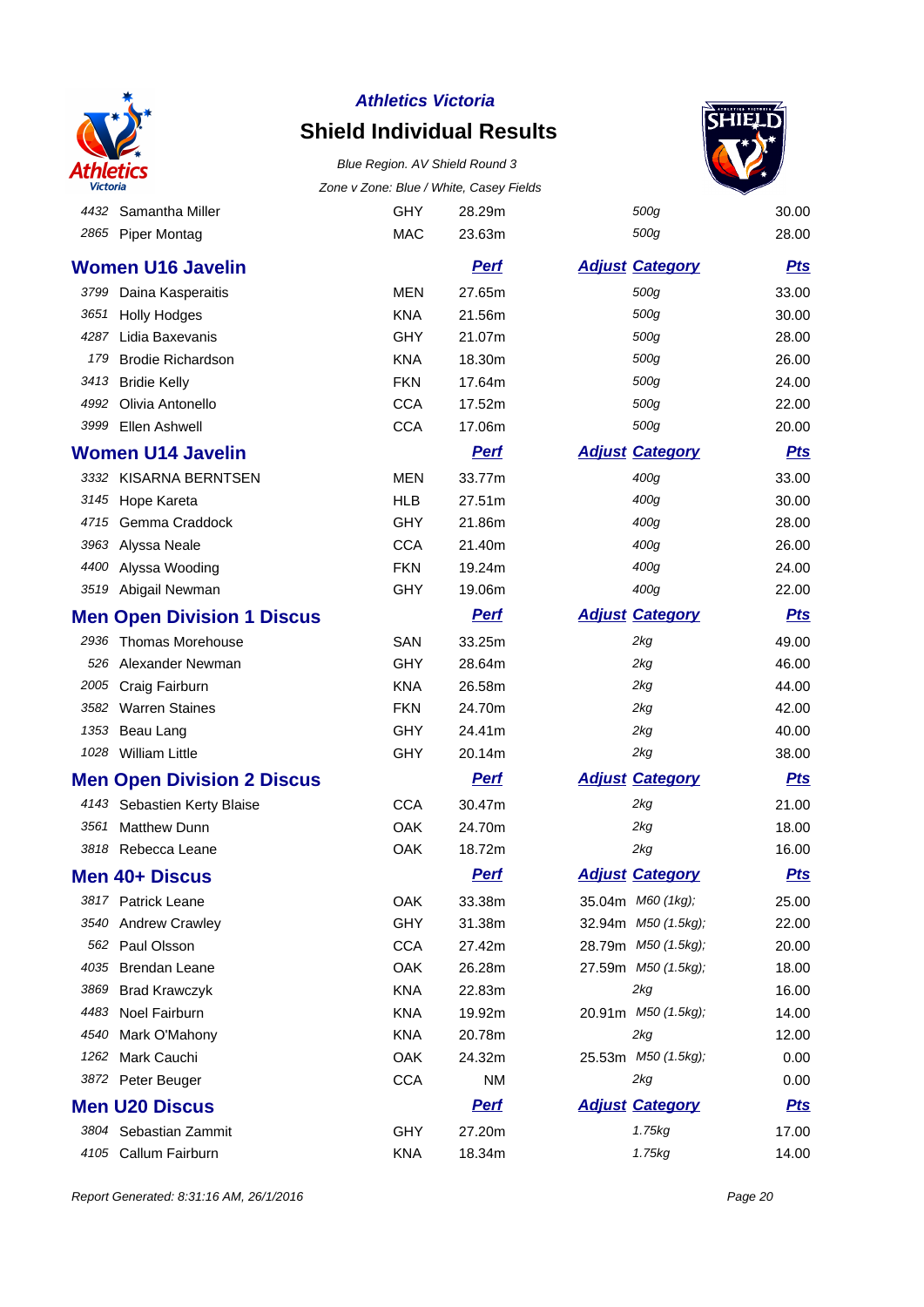

# **Shield Individual Results**

152 Brendan Smith **MEN** 43.68m 1.75kg 0.00 Blue Region. AV Shield Round 3 Zone v Zone: Blue / White, Casey Fields



|      | <b>Men U18 Discus</b>               |            | <b>Perf</b> | <b>Adjust Category</b> | <b>Pts</b> |
|------|-------------------------------------|------------|-------------|------------------------|------------|
|      | 3419 Mitchell Hughes                | <b>SAN</b> | 27.14m      | 1.5kg                  | 29.00      |
|      | 3017 Tom Tanojevic                  | <b>SAN</b> | 25.09m      | 1.5kg                  | 26.00      |
| 3650 | Harry Blackburn                     | <b>KNA</b> | 24.68m      | 1.5kg                  | 24.00      |
| 4328 | Joshua Grant                        | <b>GHY</b> | 19.42m      | 1.5kg                  | 22.00      |
| 1802 | <b>Blake Johns</b>                  | <b>CCA</b> | 14.85m      | 1.5kg                  | 20.00      |
| 1803 | Dane Johns                          | <b>CCA</b> | 12.29m      | 1.5kg                  | 18.00      |
|      | 4481 Shaun Dowell T/F20             | <b>KNA</b> | 9.52m       | 1.5kg                  | 16.00      |
|      | <b>Men U16 Discus</b>               |            | <b>Perf</b> | <b>Adjust Category</b> | <b>Pts</b> |
|      | 3265 Benjamin Petrie                | <b>FKN</b> | 37.16m      | 1kg                    | 33.00      |
| 3509 | Declan McBean                       | <b>HLB</b> | 37.11m      | 1kg                    | 30.00      |
| 4788 | <b>Mohamed Mohamed</b>              | <b>FKN</b> | 28.28m      | 1kg                    | 28.00      |
|      | 3445 Thanuja Gunawardena            | <b>CCA</b> | 27.24m      | 1kg                    | 26.00      |
| 1272 | <b>Nathan Crawley</b>               | <b>GHY</b> | 24.14m      | 1kg                    | 24.00      |
| 3163 | Jack Buller                         | <b>HLB</b> | 17.94m      | 1kg                    | 22.00      |
|      | 217 Hayden Walmsley                 | <b>KNA</b> | 17.86m      | 1kg                    | 20.00      |
| 1041 | Tom Ryan                            | <b>CCA</b> | 16.23m      | 1kg                    | 18.00      |
|      | 3405 Zach Lane                      | <b>FKN</b> | 16.69m      | 1kg                    | 0.00       |
|      | 3511 TRISTAN ABBOTT                 | <b>CCA</b> | <b>NM</b>   | 1kg                    | 0.00       |
|      | 3873 Cameron De Bruin               | <b>CCA</b> | <b>NM</b>   | 1kg                    | 0.00       |
|      | <b>Men U14 Discus</b>               |            | <b>Pert</b> | <b>Adjust Category</b> | <u>Pts</u> |
| 4577 | <b>Rhys Tonkin</b>                  | <b>HLB</b> | 31.61m      | 1kg                    | 37.00      |
| 4399 | <b>Trent Matthews</b>               | <b>FKN</b> | 28.42m      | 1kg                    | 34.00      |
|      | 275 Corey Dickson                   | <b>KNA</b> | <b>NM</b>   | 1kg                    | 0.00       |
|      | <b>Women Open Division 1 Discus</b> |            | <b>Perf</b> | <b>Adjust Category</b> | <b>Pts</b> |
|      | 3681 Jeanette Reyes                 | <b>SAN</b> | 23.54m      | 1kg                    | 25.00      |
|      | 1475 Anna Ross                      | <b>GHY</b> | 16.28m      | 1kg                    | 22.00      |
|      | 1027 Cassie Higham                  | <b>GHY</b> | 13.15m      | 1kg                    | 20.00      |
|      | <b>Women Open Division 2 Discus</b> |            | <b>Perf</b> | <b>Adjust Category</b> | <b>Pts</b> |
|      | 536 Dorn Jenkins                    | <b>MEN</b> | 27.11m      | 1kg                    | 25.00      |
|      | 3148 Janita Kareta                  | <b>HLB</b> | 19.48m      | 1kg                    | 22.00      |
| 2037 | Joanne Pratt                        | <b>CCA</b> | 16.18m      | 1kg                    | 20.00      |
| 5004 | Milly Berntsen                      | <b>MEN</b> | 12.46m      | 1kg                    | 18.00      |
| 2038 | Megan Pratt                         | <b>CCA</b> | 11.20m      | 1kg                    | 16.00      |
|      | 2194 Heather Whitaker               | <b>MEN</b> | 11.21m      | 1kg                    | 0.00       |
|      | <b>Women 40+ Discus</b>             |            | <b>Pert</b> | <b>Adjust Category</b> | <b>Pts</b> |
|      | 3364 Vicki Charles                  | <b>GHY</b> | 19.58m      | 23.10m F50;            | 9.00       |
|      | 4547 Sandra Howorth                 | GHY        | 16.59m      | 19.57m F50;            | 6.00       |